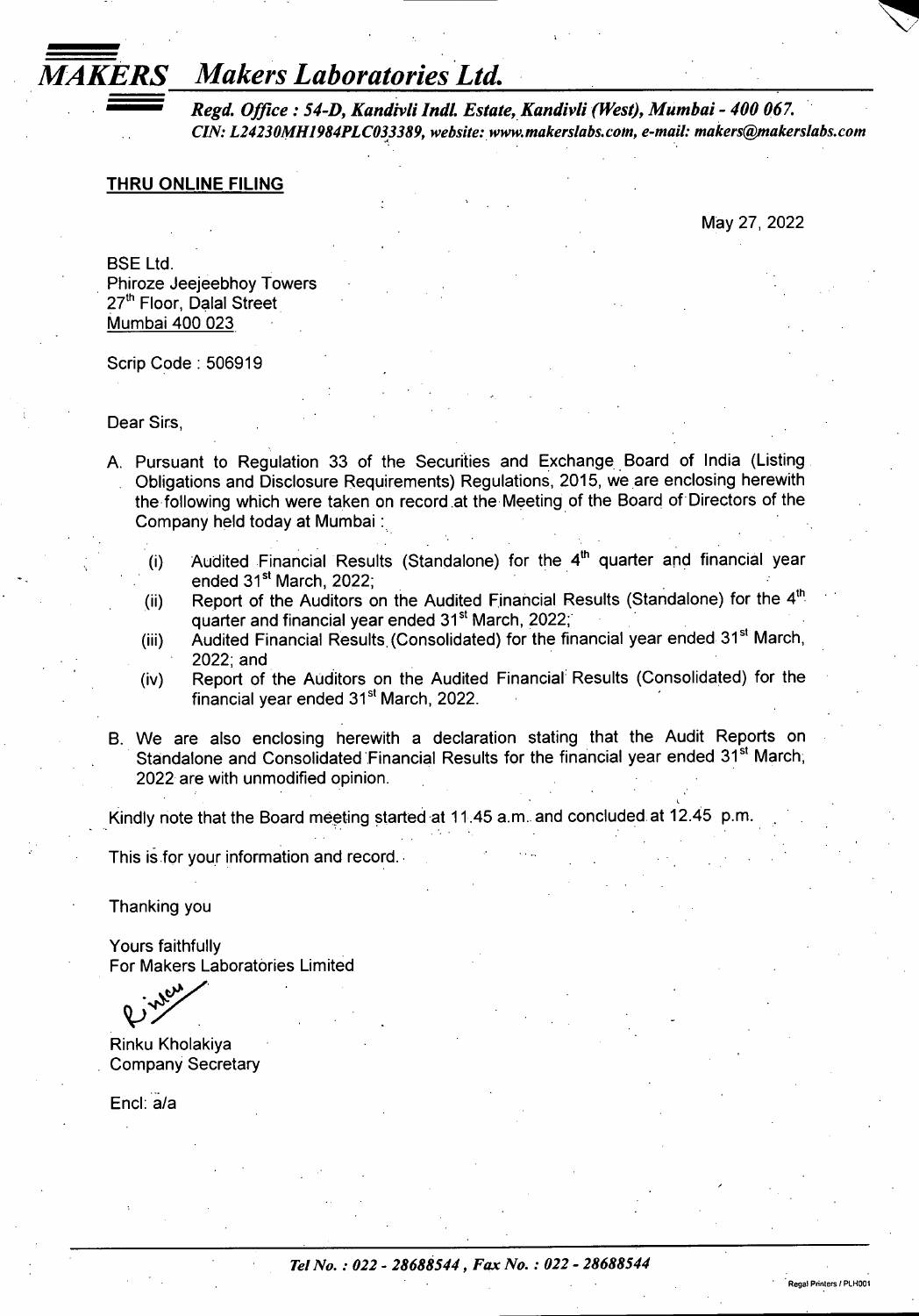## *MAKERS Makers Laboratories Ltd.*

*Regd. Office: 54-D, Kandivli Indl. Estate, Kandivli (West), Mumbai - 400 067. CIN: L24230MH1984PLC033389, website: [www.makerslabs.com](http://www.makerslabs.com), e-mail: [makers@makerslabs.com](mailto:makers@makerslabs.com)*

27th May, 2022

Regal Printers *I*PLH001

BSE Ltd. Phiroze Jeejeebhoy Towers 27th Floor, Dalal Street Mumbai 400 023

Dear Sirs,

In compliance with the provisions of Regulation 33(3)(d) of the SEBI (Listing Obligations and Disclosure Requirements) Regulations, 2015 as amended from time to time and SEBI Circular No. Cir/CFD/CMD/56/2016 dated May 27, 2016, we hereby declare that the M/s. Natvarlal Vepari & Co., Statutory Auditors of the Company have issued Audit Report with unmodified opinion on the Audited Financial Statements of the Company for the financial year ended 31<sup>st</sup> March, 2022.

Yours faithfully

 $\sqrt{2}$ 

Sandeep Kadam Chief Financial Officer

For Makers Laboratories Limited For Makers Laboratories Limited

Rinku Kholakiya Company Secretary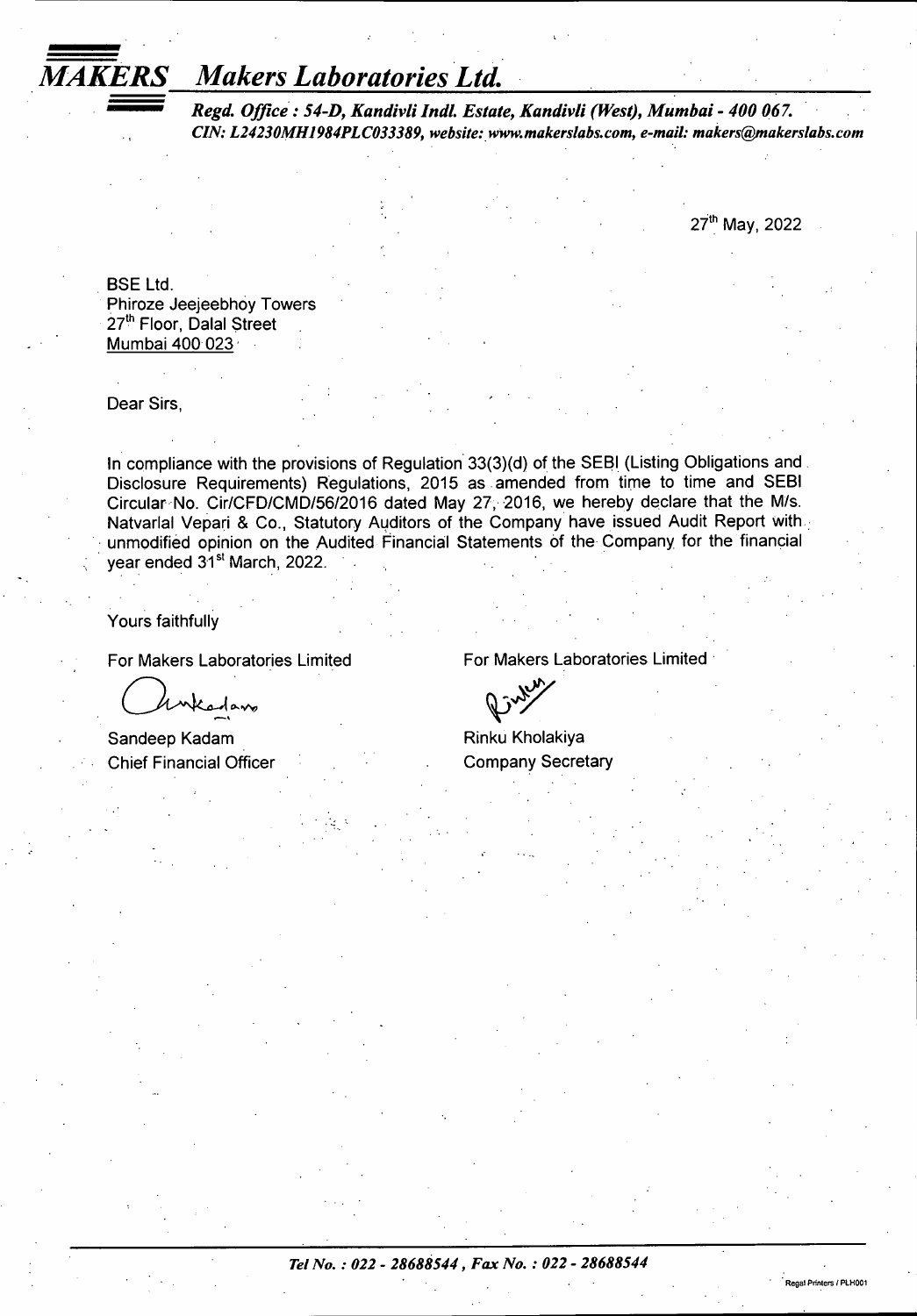Regd. Office : 54D, Kandivli Industrial Estate, Kandivli (W), Mumbai 400 067 CIN : L24230MH1984PLC033389

Tel:+91 22 28688544 E-mail: [investors@makerslabs.com,](mailto:investors@makerslabs.com) Website : [www.makerslabs.com](http://www.makerslabs.com) **STATEMENT OF AUDITED STANDALONE FINANCIAL RESULTS FOR THE QUARTER AND FINANCIAL YEAR ENDED MARCH 31, 2022**

| lNo.         |                                                              |                     | Quarter Ended |            |            | <b>Year Ended</b> |
|--------------|--------------------------------------------------------------|---------------------|---------------|------------|------------|-------------------|
|              |                                                              | 31.03.2022          | 31.12.2021    | 31.03.2021 | 31.03.2022 | 31.03.2021        |
|              |                                                              | (Audited)           | (unaudited)   | (Audited)  | (Audited)  | (Audited)         |
|              | Revenue from Operations                                      | 902.82              | 1,350.86      | 1,112.68   | 5,240.93   | 4,441.14          |
| Ш            | Other Income                                                 | 8.34                | 4.06          | 6.51       | 84.81      | 41.40             |
| $\mathbf{m}$ | Total income (I + II)                                        | 911.16              | 1,354.92      | 1,119.19   | 5,325.74   | 4,482.54          |
| IV           | Expenses:                                                    |                     |               |            |            |                   |
|              | a) Cost of materials consumed                                | 142.34              | 194.94        | 144.14     | 722.40     | 621.98            |
|              | b) Purchases of stock-in-trade                               | 486.05              | 481.70        | 556.21     | 2,221.48   | 1,644.82          |
|              | c) Changes in inventories of finished goods,                 | (43.96)             | (28.32)       | (136.55)   | (151.57)   | (20.55)           |
|              | work-in-progress and stock-in-trade                          |                     |               |            |            |                   |
|              | d) Employee benefits expense                                 | 173.82              | 207.79        | 206.41     | 819.02     | 763.02            |
|              | e) Finance Cost                                              | 39.55               | 38.93         | 42.30      | 167.54     | 158.90            |
|              | f) Depreciation and amortisation expense                     | 47.16               | 47.49         | 109.15     | 190.70     | 419.58            |
|              | g) Other expenses                                            | 247.57              | 352.35        | 265.37     | 1,324.85   | 1,102.20          |
|              | Total Expenses (IV)                                          | 1,092.53            | 1,294.88      | 1,187.03   | 5,294.42   | 4,689.95          |
| v            | Profit / (Loss) before tax (III - IV)                        | (181.37)            | 60.04         | (67.84)    | 31.32      | (207.41)          |
| VI           | <b>Tax Expense</b>                                           |                     |               |            |            |                   |
|              | <b>Current Tax</b>                                           | (8.50)              | (14.50)       |            |            |                   |
|              | Short / Excess Provision of earlier years                    | 3.29                |               | (1.75)     | 3.29       | (16.70)           |
|              | Deferred Tax (Asset) / Liability                             | $\alpha$<br>(15.82) | 7.78          | 8.67       | 10.85      | (29.05)           |
| VII          | Net Profit / (Loss) after tax (V-VI)                         | (160.34)            | 66.76         | (74.76)    | 17.18      | (161.66)          |
|              | <b>Other Comprehensive Income</b>                            |                     |               |            |            |                   |
|              | Items that will not be reclassified subsequently to          |                     |               |            |            |                   |
|              | profit or loss                                               |                     |               |            |            |                   |
|              | (a) Actuarial gain and loss                                  | (1.08)              | 2.12          | 5.62       | 5.28       | (5.10)            |
|              | <b>Tax Effect thereon</b>                                    |                     |               |            |            |                   |
|              | (b) Fair Value change through Other Comprehensive<br>Income  | (0.17)              | (1.17)        | (13.91)    | 56.63      | 720.80            |
|              | <b>Tax Effect thereon</b>                                    | (6.55)              | 0.13          | 23.32      | (11.17)    | (53.87)           |
| VIII         | Other Comprehensive Income                                   | (7.80)              | 1.08          | 15.03      | 50.74      | 661.83            |
| łХ           | Total Comprehensive Income after tax (VII + VIII)            | (168.14)            | 67.84         | (59.73)    | 67.92      | 500.17            |
| x            | Paid-up equity share capital (Face value of Rs.10/-<br>each) | 491.70              | 491.70        | 491.70     | 491.70     | 491.70            |
| ХI           | <b>Other Equity</b>                                          |                     |               |            | 5,030.02   | 4,962.10          |
| XII          | Earnings per share (of Rs.10/- each) - Not annualised :      |                     |               |            |            |                   |
|              | <b>Basic &amp; Diluted</b>                                   | (3.26)              | 1.36          | (1.52)     | 0.35       | (3.29)            |
|              |                                                              |                     |               |            |            |                   |



**, -** *J***MUMBA**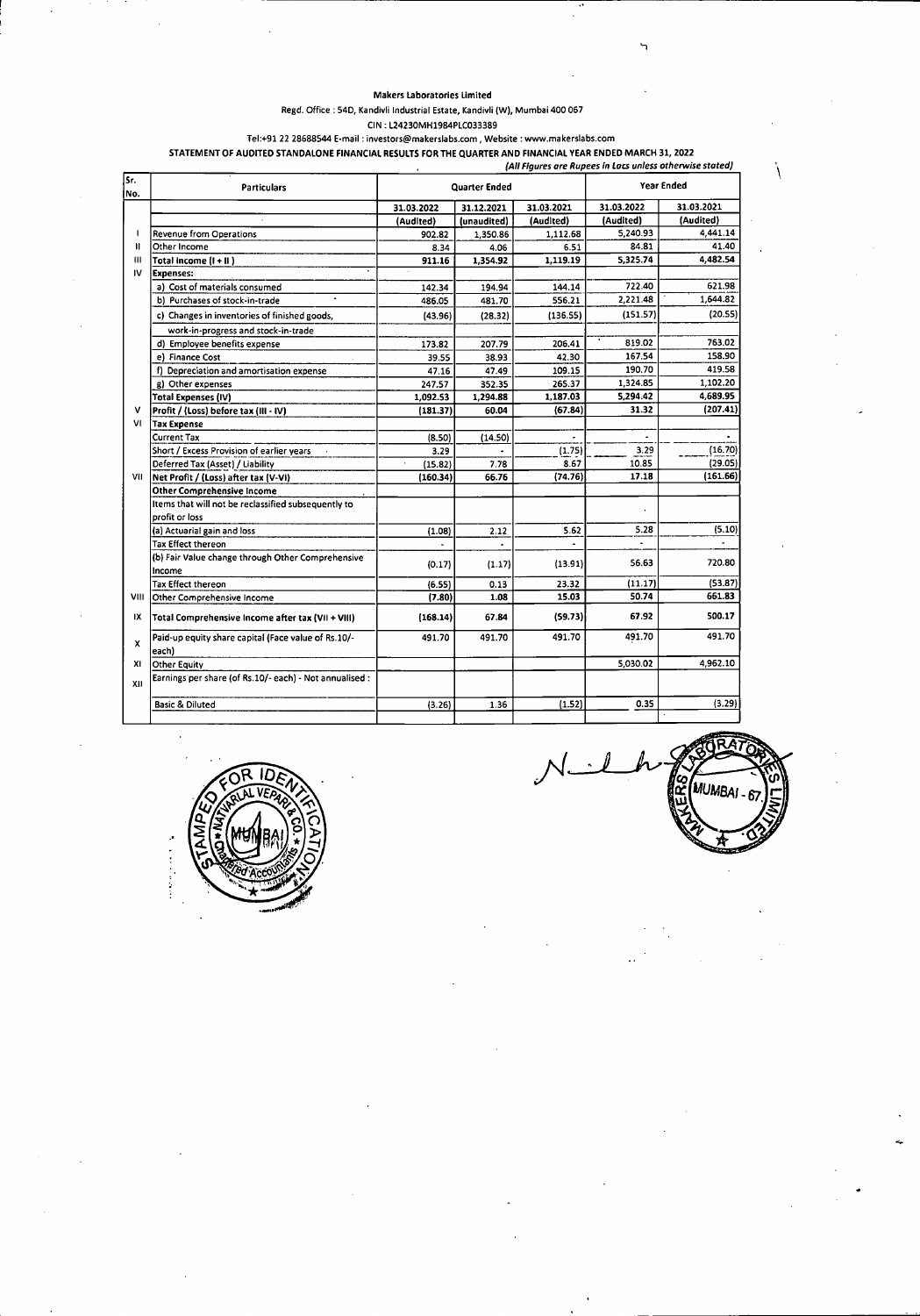- Notes:
	- The above audited financial results, as reviewed by the Audit Committee, were approved and taken on record by the Board of Directors in their meeting held on May 27, 2022 1
	- The financial statements are prepared in accordance with the Indian Accounting Standards (Ind-AS) as prescribed under Section 133 of the Companies Act, 2013 read with Rule 3 of the Companies (Indian Accounting Standards) Rules, 2015 and Companies (Indian Accounting Standards) Amendment Rules, 2016. 2
	- In order to align the depreciation of the entire group to straight line method (SLM), the'company has changed the method of depreciation of assets which were hitherto depreciated on Written down value method to SLM. On account of this change being in the nature of estimates , the depreciation for the quarter and year ended is lower by Rs 47.33 lacs and Rs 188.87 Lacs respectively. Consequently, the profit for the quarter and year ended is higher by Rs 47.33 lacs and Rs. 188.87 lacs respectively. 3
	- The Company has only one reportable segment viz. 'Pharmaceuticals' and as such there are no separate reportable segment as per Indian Accounting Standard "Operating Segment (Ind AS-108) 4
	- The figures for the quarter ended March 31, 2022 and the quarter ended March 31, 2021 are the balancing figure between the auditied figures in respect of full financial year and the reviewed year-to-date figures up to the third quarter of the respective financial year. 5

**AUMBA** 

By Order of the Board For **Makers Laboratories Limited**

**Nilesh Jain Wholetime Director (DIN 05263110)**

*l*

<sup>6</sup> Figures for the previous period have been regrouped / re-classified to confirm to the figures of the current period.

**Place: Mumbai, Date : May 27, 2022**

**CORIDENTS**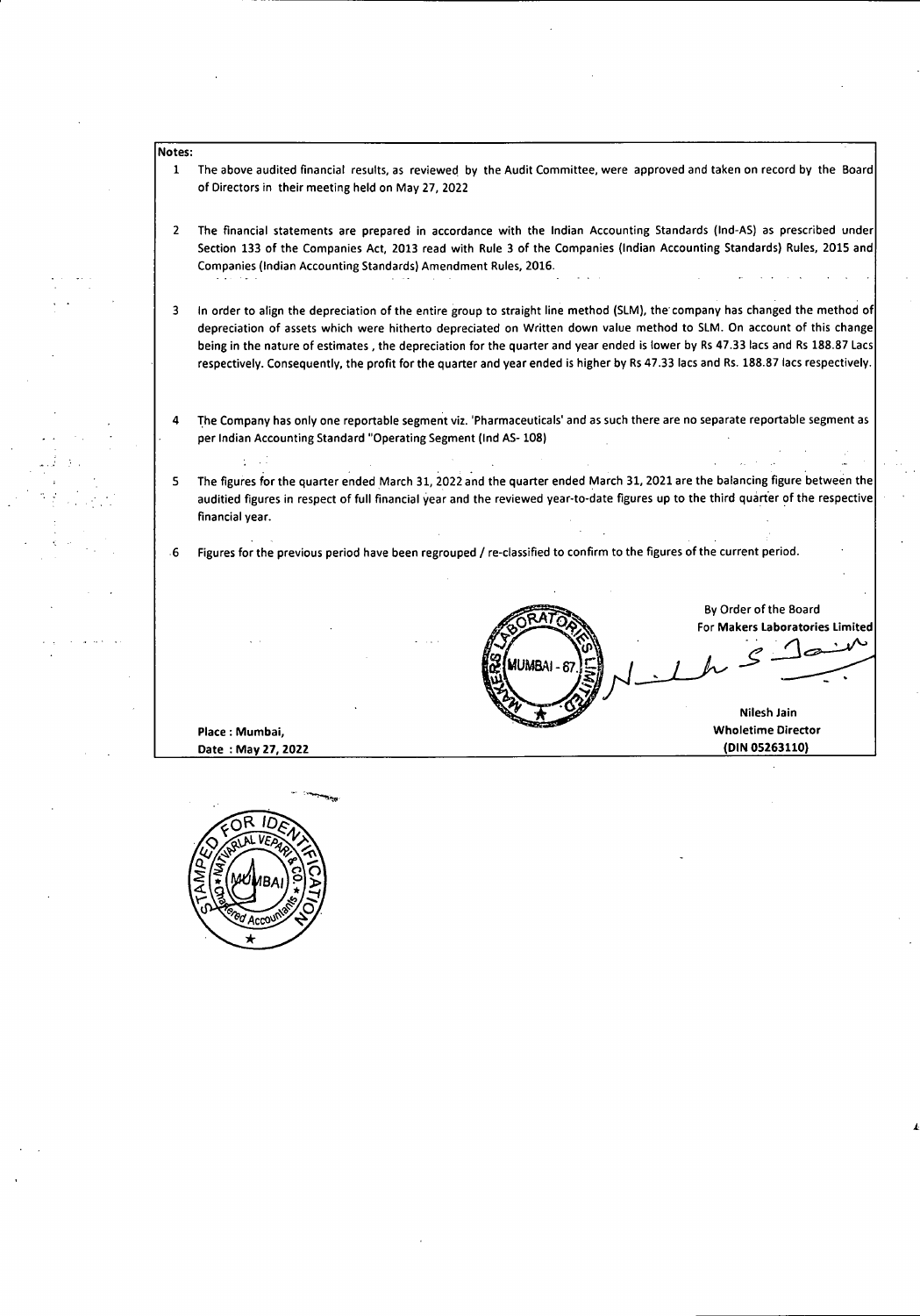#### **Makers Laboratories Limited**

## **Audited Standalone Statement of Assets and Liabilities As At March 31,2022**

|                    |                                              | (All Figures are Rupees in Lacs unless otherwise stated) |              |
|--------------------|----------------------------------------------|----------------------------------------------------------|--------------|
|                    | <b>Particulars</b>                           | As at                                                    | As at        |
|                    |                                              | Mar 31, 2022                                             | Mar 31, 2021 |
|                    |                                              | (Audited)                                                | . (Audited)  |
| <b>ASSETS</b>      |                                              |                                                          |              |
|                    | (1) Non-current Assets                       |                                                          |              |
|                    | (a) Property, Plant & Equipment              | 2,807.16                                                 | 2,844.86     |
|                    | (b) Capital Work-in-Progress                 | 894.04                                                   | 12.42        |
|                    | (c) Right Of Use Asset                       | 180.66                                                   | 206.34       |
|                    | (d) Other Intangible Assets                  | 5.81                                                     | 7.80         |
|                    | (e) Intangible Assets Under Development      |                                                          |              |
|                    | (f) Financial Assets                         |                                                          |              |
|                    | (i) Investments                              | 2,254.64                                                 | 2,365.87     |
|                    | ii) Loans) (                                 | 0.24                                                     |              |
|                    | (iii) Others                                 | 69.74                                                    | 62.31        |
|                    | (g) Other Non-current Assets                 | 200.53                                                   | 92.16        |
|                    |                                              | 6,412.82                                                 | 5,591.76     |
|                    | (2) Current Assets                           |                                                          |              |
|                    | (a) Inventories                              | 1,218.96                                                 | 1,088.73     |
|                    | (b) Financial Assets                         |                                                          |              |
|                    | (i) Investments                              |                                                          |              |
|                    | (ii) Trade receivables                       | 535.45                                                   | 718.74       |
|                    | (iii) Cash and Cash Equivalents              | 4.70                                                     | 25.55        |
|                    | (iv) Bank Balances other than (iii) above    | 8.85                                                     | 8.86         |
|                    | (v) Loans                                    | 0.87                                                     | 0.02         |
|                    | (vi) Others                                  | 77.78                                                    | 178.74       |
|                    | (c) Current Tax Assets (Net)                 |                                                          |              |
|                    | (d) Other Current Assets                     | 288.71                                                   | 299.19       |
|                    |                                              | 2,135.32                                                 | 2,319.83     |
|                    | <b>TOTAL ASSETS</b>                          | 8,548.14                                                 | 7,911.59     |
|                    | <b>EQUITY &amp; LIABILITIES</b>              |                                                          |              |
| <b>EQUITY</b>      |                                              |                                                          |              |
|                    |                                              | 49170                                                    | 491.70       |
|                    | (a) Equity Share Capital                     |                                                          | 4,470.40     |
|                    | (b) Other Equity                             | 4,538.32<br>5,030.02                                     | 4,962.10     |
|                    | <b>Total Equity</b>                          |                                                          |              |
| <b>LIABILITIES</b> |                                              |                                                          |              |
|                    | (1) Non-current Liabilities                  |                                                          |              |
|                    | (a) Financial Liabilities                    |                                                          |              |
|                    | (i) Borrowings                               | 268.68                                                   | 552.84       |
|                    | (ii) Lease Liability                         | 195.62                                                   | 220.01       |
|                    | . (iii) Other Financial Liabilities          |                                                          | ä,           |
|                    | (b) Provisions                               | 20.04                                                    | 21.96        |
|                    | (c) Deferred Tax Liabilities (Net)           | 63.18                                                    | 47.73        |
|                    | (d) Other Non-current Liabilities            |                                                          |              |
|                    |                                              | 547.52                                                   | 842.54       |
|                    | (2) Current Liabilities                      |                                                          |              |
|                    | (a) Financial Liabilities                    |                                                          |              |
|                    | (i) Borrowings                               | 1,451.06                                                 | 816.70       |
|                    |                                              | 24.39                                                    | 9.04         |
|                    | (ii) Lease Liability                         |                                                          |              |
|                    | (iii) Trade Payables                         | 91.44                                                    | 105.25       |
|                    | - Due to Micro, small and Medium enterprises |                                                          |              |
|                    | - Due to Others                              | 316.76                                                   | 500.62       |
|                    | (iv) Other financial liabilities             | 595.42                                                   | 479.61       |
| (b)                | <b>Other Current Liabilities</b>             | 324.05                                                   | 20.18        |
| (c)                | Provisions                                   | 167.48                                                   | 169.63       |
|                    | (d) Current Tax Liabilities (Net)            | -                                                        | 5.92         |
|                    |                                              | 2,970.60                                                 | 2,106.95     |
|                    | TOTAL EQUITY AND LIABILITIES                 | 8,548.14                                                 | 7,911.59     |

Previous period figures have been re-grouped / re-classified wherever necessary, to conform to current period's classification in order to comply with the requirements of the amended Schedule III to the Companies Act, 2013 effective 1st April 2021.



SRATO  $N-1$ MUMBAI-6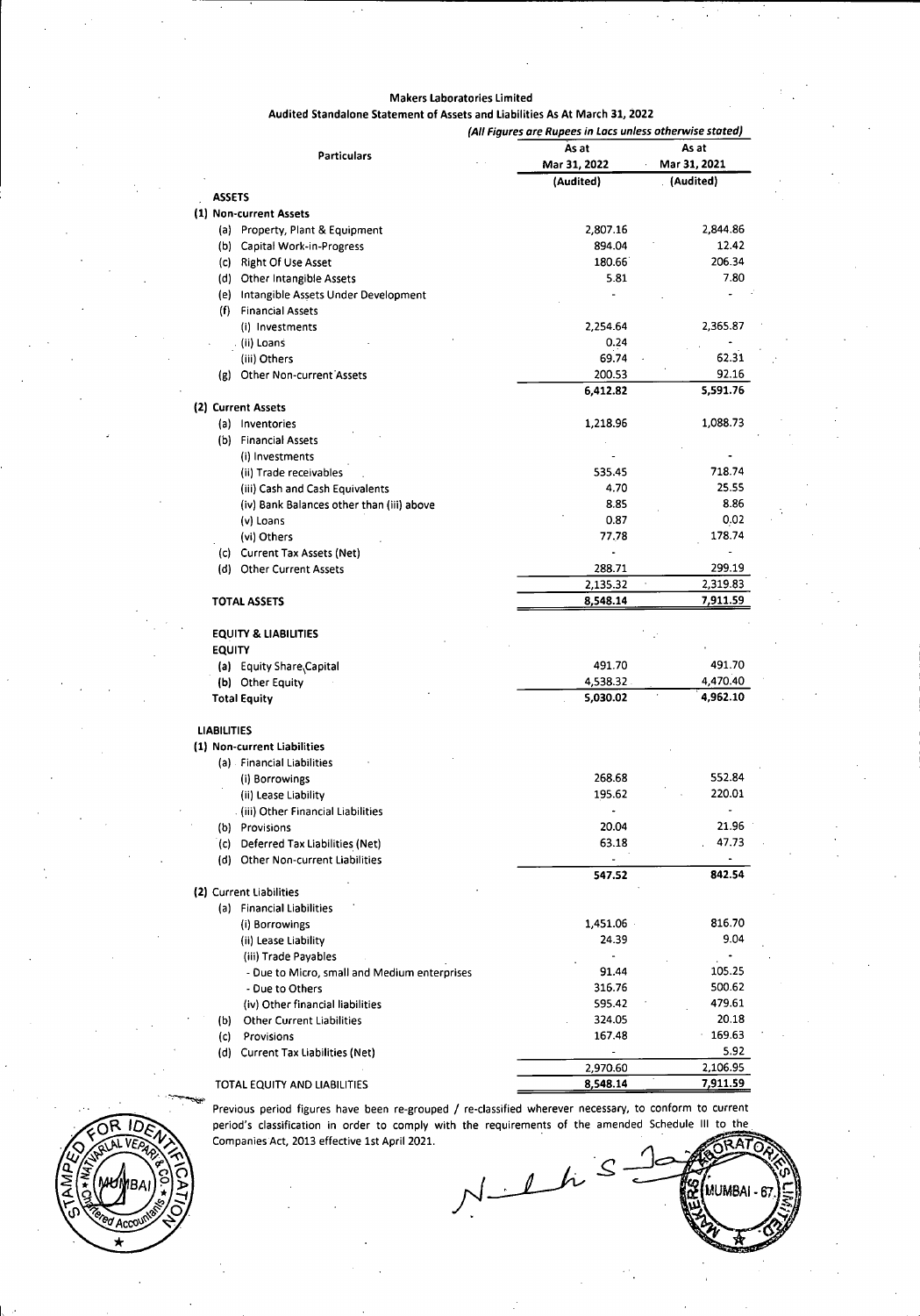| Standalone Statement of Cash Flow for the year ended March 31, 2022 |  |  |
|---------------------------------------------------------------------|--|--|
|---------------------------------------------------------------------|--|--|

|                                                                        |                                                                                                                                                                                                                                                                                                                                                                                                                                                                                                                                                                                                                                                                                                                                                                                                                                                                                                                                                                                                                                                                                                       | (All Figures are Rupees in Lacs unless otherwise stated)                                                                                                                                                                       |
|------------------------------------------------------------------------|-------------------------------------------------------------------------------------------------------------------------------------------------------------------------------------------------------------------------------------------------------------------------------------------------------------------------------------------------------------------------------------------------------------------------------------------------------------------------------------------------------------------------------------------------------------------------------------------------------------------------------------------------------------------------------------------------------------------------------------------------------------------------------------------------------------------------------------------------------------------------------------------------------------------------------------------------------------------------------------------------------------------------------------------------------------------------------------------------------|--------------------------------------------------------------------------------------------------------------------------------------------------------------------------------------------------------------------------------|
|                                                                        | Apr 21-Mar 22                                                                                                                                                                                                                                                                                                                                                                                                                                                                                                                                                                                                                                                                                                                                                                                                                                                                                                                                                                                                                                                                                         | Apr 20-Mar 21                                                                                                                                                                                                                  |
| <b>Cash Flow from Operating Activities</b>                             |                                                                                                                                                                                                                                                                                                                                                                                                                                                                                                                                                                                                                                                                                                                                                                                                                                                                                                                                                                                                                                                                                                       |                                                                                                                                                                                                                                |
| 1)<br>Net profit before taxation and extraordinary item                | 31.32                                                                                                                                                                                                                                                                                                                                                                                                                                                                                                                                                                                                                                                                                                                                                                                                                                                                                                                                                                                                                                                                                                 | (207.41)                                                                                                                                                                                                                       |
| <b>Adjustments for:</b>                                                |                                                                                                                                                                                                                                                                                                                                                                                                                                                                                                                                                                                                                                                                                                                                                                                                                                                                                                                                                                                                                                                                                                       |                                                                                                                                                                                                                                |
| Depreciation                                                           | 190.70                                                                                                                                                                                                                                                                                                                                                                                                                                                                                                                                                                                                                                                                                                                                                                                                                                                                                                                                                                                                                                                                                                | 419.58                                                                                                                                                                                                                         |
| (Profit)/ Loss on sale of Property, Plant & Equipment                  | 5.44                                                                                                                                                                                                                                                                                                                                                                                                                                                                                                                                                                                                                                                                                                                                                                                                                                                                                                                                                                                                                                                                                                  | (0.26)                                                                                                                                                                                                                         |
| Assets Scrap loss                                                      | 16.14                                                                                                                                                                                                                                                                                                                                                                                                                                                                                                                                                                                                                                                                                                                                                                                                                                                                                                                                                                                                                                                                                                 |                                                                                                                                                                                                                                |
| Bad debts w/off                                                        | 6.13                                                                                                                                                                                                                                                                                                                                                                                                                                                                                                                                                                                                                                                                                                                                                                                                                                                                                                                                                                                                                                                                                                  | 0.96                                                                                                                                                                                                                           |
| sundry balances written back                                           |                                                                                                                                                                                                                                                                                                                                                                                                                                                                                                                                                                                                                                                                                                                                                                                                                                                                                                                                                                                                                                                                                                       | (8.32)                                                                                                                                                                                                                         |
|                                                                        |                                                                                                                                                                                                                                                                                                                                                                                                                                                                                                                                                                                                                                                                                                                                                                                                                                                                                                                                                                                                                                                                                                       | (1.56)                                                                                                                                                                                                                         |
|                                                                        |                                                                                                                                                                                                                                                                                                                                                                                                                                                                                                                                                                                                                                                                                                                                                                                                                                                                                                                                                                                                                                                                                                       | (17.10)                                                                                                                                                                                                                        |
|                                                                        | (0.55)                                                                                                                                                                                                                                                                                                                                                                                                                                                                                                                                                                                                                                                                                                                                                                                                                                                                                                                                                                                                                                                                                                | (0.47)                                                                                                                                                                                                                         |
|                                                                        | 0.16                                                                                                                                                                                                                                                                                                                                                                                                                                                                                                                                                                                                                                                                                                                                                                                                                                                                                                                                                                                                                                                                                                  | 0.15                                                                                                                                                                                                                           |
|                                                                        |                                                                                                                                                                                                                                                                                                                                                                                                                                                                                                                                                                                                                                                                                                                                                                                                                                                                                                                                                                                                                                                                                                       | (4.64)                                                                                                                                                                                                                         |
|                                                                        |                                                                                                                                                                                                                                                                                                                                                                                                                                                                                                                                                                                                                                                                                                                                                                                                                                                                                                                                                                                                                                                                                                       | (0.04)                                                                                                                                                                                                                         |
|                                                                        |                                                                                                                                                                                                                                                                                                                                                                                                                                                                                                                                                                                                                                                                                                                                                                                                                                                                                                                                                                                                                                                                                                       | 158.74                                                                                                                                                                                                                         |
|                                                                        |                                                                                                                                                                                                                                                                                                                                                                                                                                                                                                                                                                                                                                                                                                                                                                                                                                                                                                                                                                                                                                                                                                       | 339.63                                                                                                                                                                                                                         |
|                                                                        |                                                                                                                                                                                                                                                                                                                                                                                                                                                                                                                                                                                                                                                                                                                                                                                                                                                                                                                                                                                                                                                                                                       | (20.19)                                                                                                                                                                                                                        |
|                                                                        |                                                                                                                                                                                                                                                                                                                                                                                                                                                                                                                                                                                                                                                                                                                                                                                                                                                                                                                                                                                                                                                                                                       | 45.51                                                                                                                                                                                                                          |
|                                                                        |                                                                                                                                                                                                                                                                                                                                                                                                                                                                                                                                                                                                                                                                                                                                                                                                                                                                                                                                                                                                                                                                                                       |                                                                                                                                                                                                                                |
|                                                                        |                                                                                                                                                                                                                                                                                                                                                                                                                                                                                                                                                                                                                                                                                                                                                                                                                                                                                                                                                                                                                                                                                                       | (68.42)                                                                                                                                                                                                                        |
|                                                                        |                                                                                                                                                                                                                                                                                                                                                                                                                                                                                                                                                                                                                                                                                                                                                                                                                                                                                                                                                                                                                                                                                                       | 46.07                                                                                                                                                                                                                          |
|                                                                        |                                                                                                                                                                                                                                                                                                                                                                                                                                                                                                                                                                                                                                                                                                                                                                                                                                                                                                                                                                                                                                                                                                       | (108.88)                                                                                                                                                                                                                       |
|                                                                        |                                                                                                                                                                                                                                                                                                                                                                                                                                                                                                                                                                                                                                                                                                                                                                                                                                                                                                                                                                                                                                                                                                       | (17.82)                                                                                                                                                                                                                        |
| Increase / (Decrease) in Other liabilities                             |                                                                                                                                                                                                                                                                                                                                                                                                                                                                                                                                                                                                                                                                                                                                                                                                                                                                                                                                                                                                                                                                                                       | (9.89)                                                                                                                                                                                                                         |
| Increase / (Decrease) in Provisions                                    |                                                                                                                                                                                                                                                                                                                                                                                                                                                                                                                                                                                                                                                                                                                                                                                                                                                                                                                                                                                                                                                                                                       | (1.44)                                                                                                                                                                                                                         |
| 3)<br>Cash generated from operation                                    |                                                                                                                                                                                                                                                                                                                                                                                                                                                                                                                                                                                                                                                                                                                                                                                                                                                                                                                                                                                                                                                                                                       | 204.57                                                                                                                                                                                                                         |
| Income tax paid (net)                                                  | (55.21)                                                                                                                                                                                                                                                                                                                                                                                                                                                                                                                                                                                                                                                                                                                                                                                                                                                                                                                                                                                                                                                                                               | (138.01)                                                                                                                                                                                                                       |
| Net cash from operating activities                                     | 680.41                                                                                                                                                                                                                                                                                                                                                                                                                                                                                                                                                                                                                                                                                                                                                                                                                                                                                                                                                                                                                                                                                                | 66.56                                                                                                                                                                                                                          |
| <b>Cash Flow from Investing Activities</b>                             |                                                                                                                                                                                                                                                                                                                                                                                                                                                                                                                                                                                                                                                                                                                                                                                                                                                                                                                                                                                                                                                                                                       |                                                                                                                                                                                                                                |
|                                                                        | (1, 108.48)                                                                                                                                                                                                                                                                                                                                                                                                                                                                                                                                                                                                                                                                                                                                                                                                                                                                                                                                                                                                                                                                                           | (144.33)                                                                                                                                                                                                                       |
| Proceeds from Sale of Plant, Property and Equipment                    | 7.16                                                                                                                                                                                                                                                                                                                                                                                                                                                                                                                                                                                                                                                                                                                                                                                                                                                                                                                                                                                                                                                                                                  | 0.70                                                                                                                                                                                                                           |
| Investments in shares                                                  |                                                                                                                                                                                                                                                                                                                                                                                                                                                                                                                                                                                                                                                                                                                                                                                                                                                                                                                                                                                                                                                                                                       | (2, 244.41)                                                                                                                                                                                                                    |
|                                                                        | 167.86                                                                                                                                                                                                                                                                                                                                                                                                                                                                                                                                                                                                                                                                                                                                                                                                                                                                                                                                                                                                                                                                                                | 2,120.09                                                                                                                                                                                                                       |
| Movement in other bank balances                                        |                                                                                                                                                                                                                                                                                                                                                                                                                                                                                                                                                                                                                                                                                                                                                                                                                                                                                                                                                                                                                                                                                                       | (0.68)                                                                                                                                                                                                                         |
|                                                                        | 2.83                                                                                                                                                                                                                                                                                                                                                                                                                                                                                                                                                                                                                                                                                                                                                                                                                                                                                                                                                                                                                                                                                                  | 3.91                                                                                                                                                                                                                           |
|                                                                        |                                                                                                                                                                                                                                                                                                                                                                                                                                                                                                                                                                                                                                                                                                                                                                                                                                                                                                                                                                                                                                                                                                       | 0.04                                                                                                                                                                                                                           |
|                                                                        |                                                                                                                                                                                                                                                                                                                                                                                                                                                                                                                                                                                                                                                                                                                                                                                                                                                                                                                                                                                                                                                                                                       | (264.68)                                                                                                                                                                                                                       |
|                                                                        |                                                                                                                                                                                                                                                                                                                                                                                                                                                                                                                                                                                                                                                                                                                                                                                                                                                                                                                                                                                                                                                                                                       |                                                                                                                                                                                                                                |
|                                                                        |                                                                                                                                                                                                                                                                                                                                                                                                                                                                                                                                                                                                                                                                                                                                                                                                                                                                                                                                                                                                                                                                                                       | (132.01)                                                                                                                                                                                                                       |
|                                                                        |                                                                                                                                                                                                                                                                                                                                                                                                                                                                                                                                                                                                                                                                                                                                                                                                                                                                                                                                                                                                                                                                                                       | 318.40                                                                                                                                                                                                                         |
|                                                                        |                                                                                                                                                                                                                                                                                                                                                                                                                                                                                                                                                                                                                                                                                                                                                                                                                                                                                                                                                                                                                                                                                                       | 200.00                                                                                                                                                                                                                         |
|                                                                        |                                                                                                                                                                                                                                                                                                                                                                                                                                                                                                                                                                                                                                                                                                                                                                                                                                                                                                                                                                                                                                                                                                       | (217.50)                                                                                                                                                                                                                       |
|                                                                        |                                                                                                                                                                                                                                                                                                                                                                                                                                                                                                                                                                                                                                                                                                                                                                                                                                                                                                                                                                                                                                                                                                       |                                                                                                                                                                                                                                |
|                                                                        |                                                                                                                                                                                                                                                                                                                                                                                                                                                                                                                                                                                                                                                                                                                                                                                                                                                                                                                                                                                                                                                                                                       |                                                                                                                                                                                                                                |
|                                                                        |                                                                                                                                                                                                                                                                                                                                                                                                                                                                                                                                                                                                                                                                                                                                                                                                                                                                                                                                                                                                                                                                                                       | (24.40)                                                                                                                                                                                                                        |
|                                                                        |                                                                                                                                                                                                                                                                                                                                                                                                                                                                                                                                                                                                                                                                                                                                                                                                                                                                                                                                                                                                                                                                                                       | (6.80)                                                                                                                                                                                                                         |
|                                                                        |                                                                                                                                                                                                                                                                                                                                                                                                                                                                                                                                                                                                                                                                                                                                                                                                                                                                                                                                                                                                                                                                                                       | (0.68)                                                                                                                                                                                                                         |
|                                                                        |                                                                                                                                                                                                                                                                                                                                                                                                                                                                                                                                                                                                                                                                                                                                                                                                                                                                                                                                                                                                                                                                                                       | 137.01                                                                                                                                                                                                                         |
| Net increase / (decrease) in cash and cash equivalents ( $A + B + C$ ) | (20.85)                                                                                                                                                                                                                                                                                                                                                                                                                                                                                                                                                                                                                                                                                                                                                                                                                                                                                                                                                                                                                                                                                               | (61.11)                                                                                                                                                                                                                        |
| Cash and cash equivalents at beginning of year                         |                                                                                                                                                                                                                                                                                                                                                                                                                                                                                                                                                                                                                                                                                                                                                                                                                                                                                                                                                                                                                                                                                                       | 86.66                                                                                                                                                                                                                          |
| Cash and cash equivalents at end of year                               | 4.70                                                                                                                                                                                                                                                                                                                                                                                                                                                                                                                                                                                                                                                                                                                                                                                                                                                                                                                                                                                                                                                                                                  | 25.55                                                                                                                                                                                                                          |
| <b>Components of Cash &amp; Cash equivalents:</b>                      |                                                                                                                                                                                                                                                                                                                                                                                                                                                                                                                                                                                                                                                                                                                                                                                                                                                                                                                                                                                                                                                                                                       |                                                                                                                                                                                                                                |
| Evest and cheques on hand                                              | 0.86                                                                                                                                                                                                                                                                                                                                                                                                                                                                                                                                                                                                                                                                                                                                                                                                                                                                                                                                                                                                                                                                                                  | 24.95                                                                                                                                                                                                                          |
|                                                                        |                                                                                                                                                                                                                                                                                                                                                                                                                                                                                                                                                                                                                                                                                                                                                                                                                                                                                                                                                                                                                                                                                                       | 0.60                                                                                                                                                                                                                           |
| a ance with banks                                                      | 3.84                                                                                                                                                                                                                                                                                                                                                                                                                                                                                                                                                                                                                                                                                                                                                                                                                                                                                                                                                                                                                                                                                                  |                                                                                                                                                                                                                                |
|                                                                        | 4.70                                                                                                                                                                                                                                                                                                                                                                                                                                                                                                                                                                                                                                                                                                                                                                                                                                                                                                                                                                                                                                                                                                  | 25.55                                                                                                                                                                                                                          |
|                                                                        | $S$ Jain                                                                                                                                                                                                                                                                                                                                                                                                                                                                                                                                                                                                                                                                                                                                                                                                                                                                                                                                                                                                                                                                                              |                                                                                                                                                                                                                                |
|                                                                        | Reversal of provision for Doubtful debts<br>(Profit)/Loss on Sale of Investment<br>Unwinding of Lease rent Income<br>Unwinding of Lease rent Expenses<br>Interest income<br>Dividend income<br>Interest expense<br>2)<br>Operating profit before working capital changes<br>Decrease / (Increase) in inventories<br>Decrease / (increase) in Trade Receivables<br>Decrease / (increase) in Other Financial assets<br>Decrease / (increase) in Other assets<br>Increase / (Decrease) in Trade Payables<br>Increase / (Decrease) in Other Financial liabilities<br>Purchase of Property, Plant & Equipment including capital WIP & Intang<br>Sale of shares<br>Interest received<br>Dividend received<br>Net cash from / (used in) investing activities<br><b>Cash Flow from Financing Activities</b><br>Interest paid<br>Proceeds/ (Repayment) from short term borrowing (Net)<br>Repayment from Non-Current borrowing<br>Intercorporate deposit received<br>Payment of lease Liability<br>- Interest<br>- Principal<br>Dividend & dividend tax paid<br>Net cash from / (used in) financing activities | (3.67)<br>(52.54)<br>167.54<br>360.67<br>(130.23)<br>177.15<br>93.11<br>14.34<br>(197.67)<br>113.17<br>303.87<br>1.21<br>735.62<br>52.54<br>(878.09)<br>(140.74)<br>595.48<br>(245.28)<br>(23.59)<br>(9.04)<br>176.83<br>25.55 |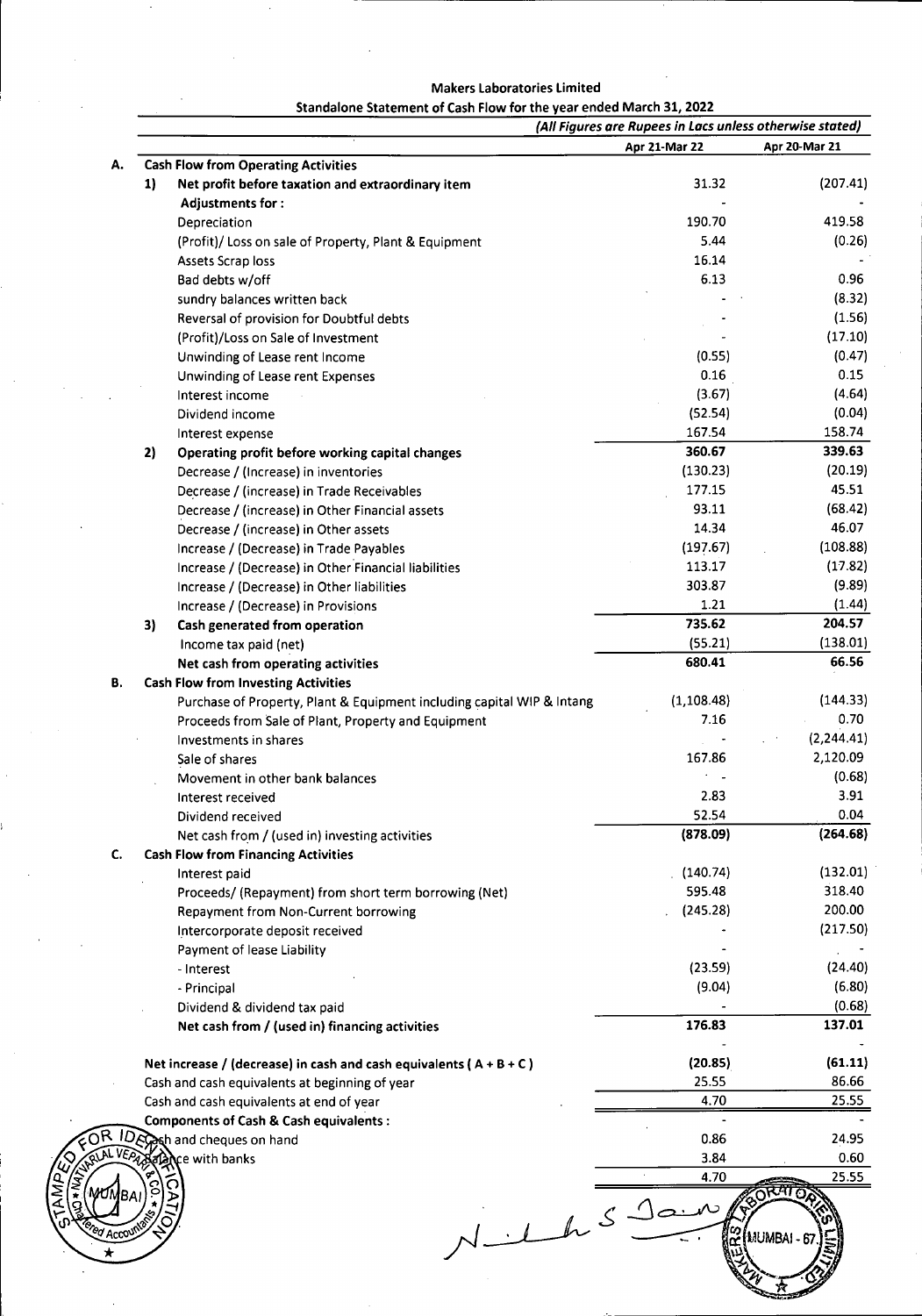**CHARTERED ACCOUNTANTS**

903-904, 9th Floor, Raheja Chambers, 213, Nariman Point, Mumbai 400 021. Tel.: 6752 7100 Fax : 6752 7101 E-mail: [nvc@nvc.in](mailto:nvc@nvc.in)

## **Independent Auditor's Report on Annual Standalone Financial Results of Makers Laboratories Limited pursuant to the Regulation 33 of the SEBI (Listing Obligations and Disclosure Requirements) Regulation. 2015**

### To

The Board of Directors Makers **Laboratories Limited Mumbai**

### **Opinion**

We have audited the accompanying statement of standalone financial results of **Makers Laboratories Limited** ("the Company") for the year ended March 31, 2022 ("the Statement"), being submitted by the Company pursuant to the requirement of Regulation 33 of the SEBI (Listing Obligations and Disclosure Requirements) Regulations, 2015, as amended ("the Listing Regulations").

In our opinion and to the best of our information and according to the explanations given to us, the Statement:

- (i) is presented in accordance with requirements of Regulation 33 of the Listing Regulations; and
- (ii) gives a true and fair view in conformity with the recognition and measurement principles laid down in the applicable Indian Accounting Standards ("Ind AS") and other accounting principles generally accepted in India of the net profit and other comprehensive income and other financial information of the Company for the year ended March 31, 2022 and the standalone statement of assets and liabilities and the standalone statement of cash flows as at the year ended on that date.

## **Basis for Opinion**

We conducted our audit in accordance with the Standards on Auditing ("SAs") specified under section 143(10) of the Companies Act, 2013 ("the Act"). Our responsibilities under SAs are further described in the *Auditor's ResponsibilitiesfortheAudit ofthe Standalone Financial Results* section of our report. We are independent of the Company in accordance with the Code of Ethics issued by the Institute of Chartered Accountants of India ("ICAI") together with the ethical requirements that are relevant to our audit of the financial results under the provisions of the Act and the Rules thereunder, and we have fulfilled our other ethical responsibilities in accordance with these requirements and the Code of Ethics issued by ICAI. We believe that the audit evidence we have ^obtained is sufficient and appropriate to provide <sup>a</sup> basis for our opinion.

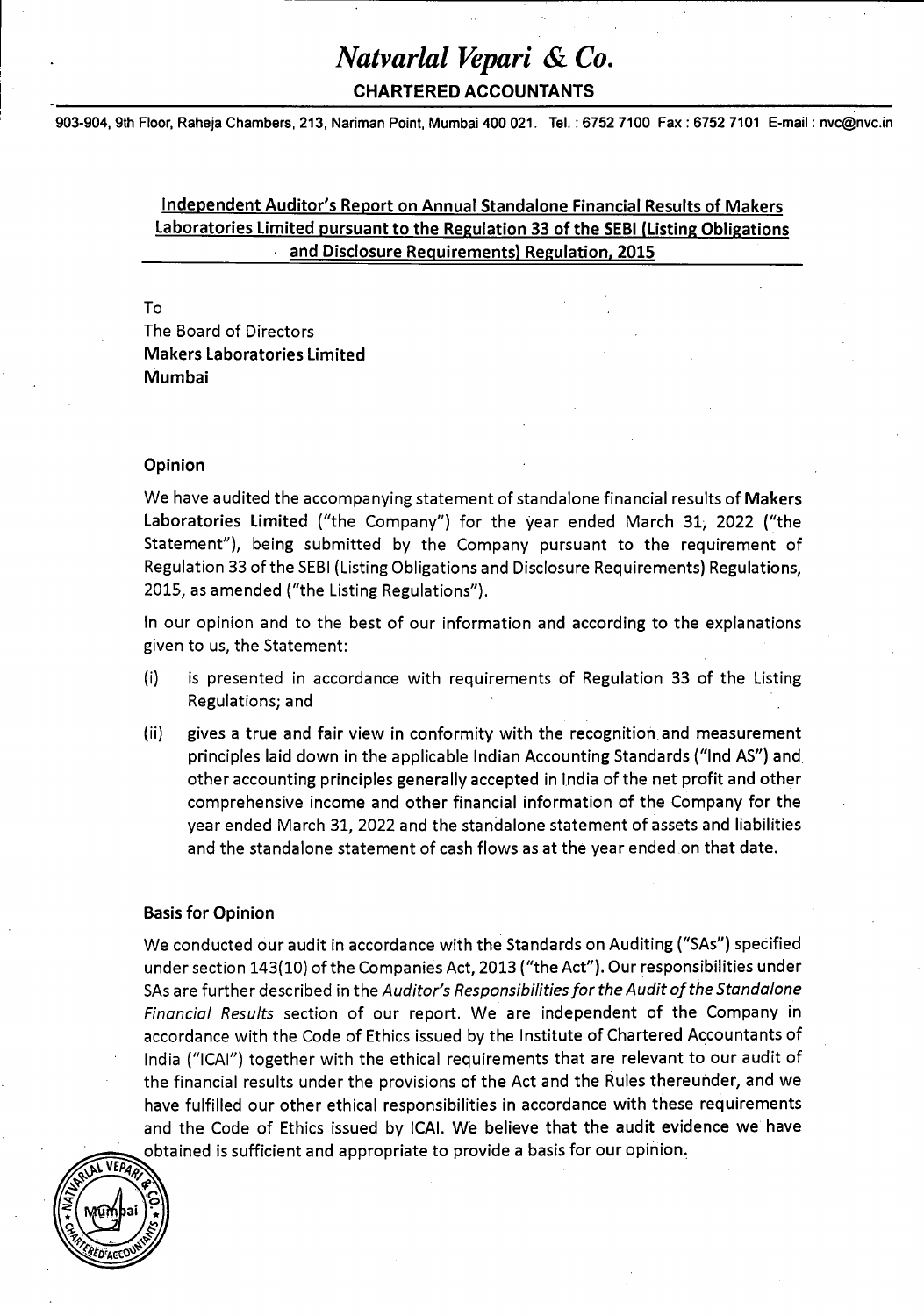**CHARTERED ACCOUNTANTS**

903-904, 9th Floor, Raheja Chambers, 213, Nariman Point, Mumbai 400 021. Tel.: 6752 7100 Fax : 6752 7101 E-mail: [nvc@nvc.in](mailto:nvc@nvc.in)

### Management's Responsibilities **for the Standalone Financial Results**

This Statement, which is the responsibility ofthe Company's Management and approved by the Board of Directors, has been prepared on the basis of standalone financial statements. The Company's Board of Directors are responsible for the preparation and presentation of these standalone financial.results that give <sup>a</sup> true and fair view of the net profit and other comprehensive income and other financial information of the Company and the standalone statement of assets and liabilities and the standalone statement of cash flows in accordance with the recognition and measurement principles laid down in Ind AS prescribed under section 133 of the Act read with the relevant rules issued thereunder and other accounting principles generally accepted in India and in compliance with Regulation 33 of the Listing Regulations. This responsibility also includes maintenance of adequate accounting records in accordance with the provisions of the Act for safeguarding of the assets of the Company and for preventing and detecting frauds and other irregularities; selection and application of appropriate accounting policies; making judgments and estimates that are reasonable and prudent; and design, implementation and maintenance of adequate internal financial controls that were operating effectively for ensuring the accuracy and completeness of the accounting records, relevant to the preparation and presentation of the standalone ; . financial results that give a true and fair view and are free from material misstatement, whether due to fraud or error.

In preparing the standalone financial results, the Board of Directors are responsible for assessing the Company's ability to continue as <sup>a</sup> going concern, disclosing, as applicable, matters related to going concern and using the going concern basis of accounting unless the Board of Directors either intends to liquidate the Company or to cease operations, or has no realistic alternative but to do so.

The Board of Directors are also responsible for overseeing the financial reporting process of the Company.

## **Auditor's Responsibilities for the Audit of the Standalone Financial Results**

Our objectives are to obtain reasonable assurance about whether the standalone financial results as <sup>a</sup> whole are free from material misstatement, whether due to fraud or error, and to issue an auditor's report that includes our opinion. Reasonable assurance is a high level of assurance, but is not <sup>a</sup> guarantee that an audit conducted in accordance with SAs will always detect a material misstatement when it exists. Misstatements can arise from fraud or error and are considered material if, individually or in the aggregate, they could reasonably be expected to influence the economic decisions of users taken on the basis of these standalone financial results.

As part of an audit in accordance with SAs, we exercise professional judgment and maintain professional scepticism throughout the audit. We also:

• Identify and assess the risks of material misstatement of the standalone financial results, whether due to fraud or error, design and perform audit procedures

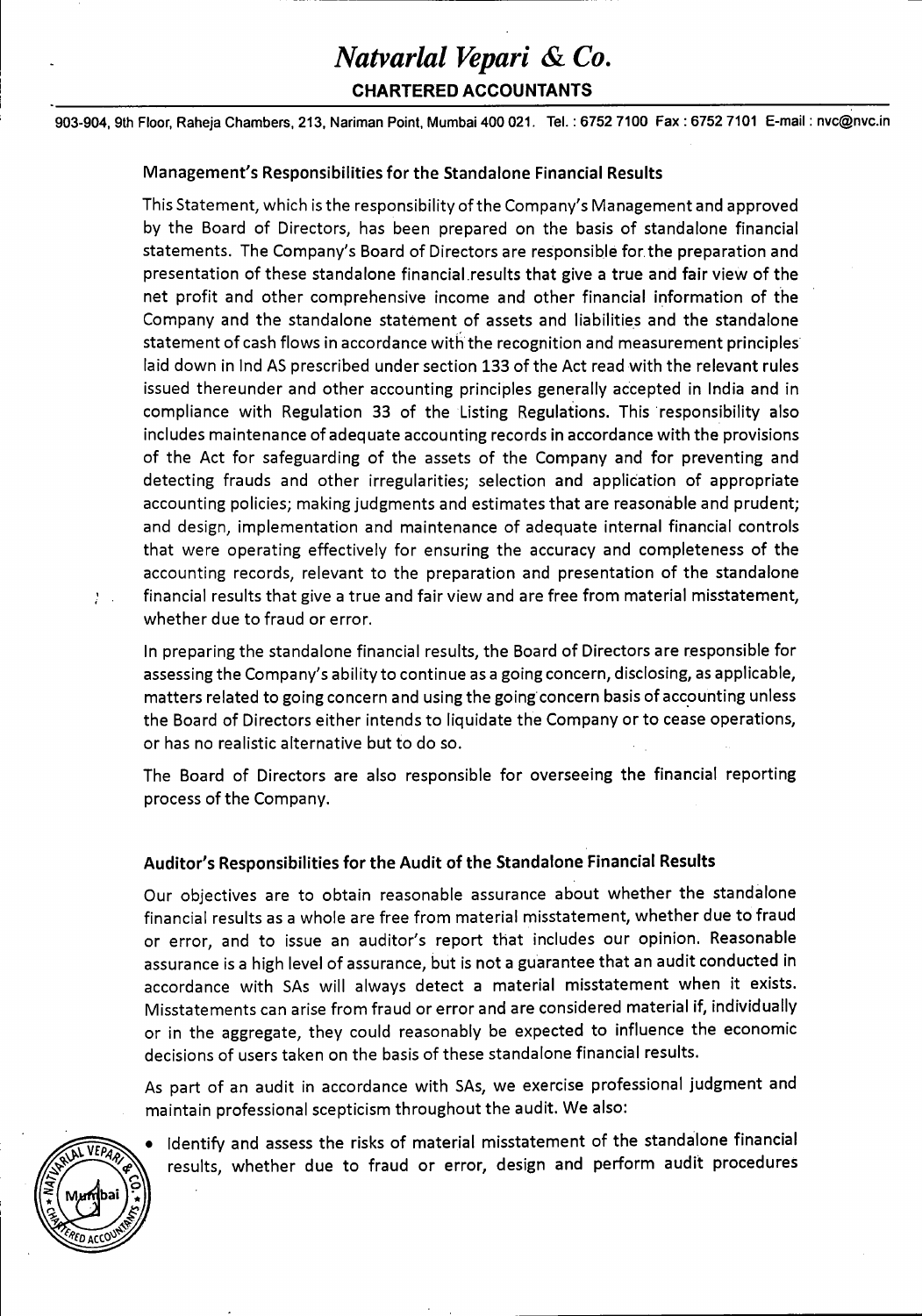## *Natvarlal Vepari &Co.* **CHARTERED ACCOUNTANTS**

903-904, 9th Floor, Raheja Chambers, 213, Nariman Point, Mumbai 400 021. Tel.: 6752 7100 Fax : 6752 7101 E-mail: [nvc@nvc.in](mailto:nvc@nvc.in)

responsive to those risks, and obtain audit evidence that is sufficient and appropriate to provide <sup>a</sup> basis for our opinion. The risk of not detecting a material misstatement resulting from fraud is higher than for one resulting from error, as fraud may involve collusion, forgery, intentional omissions, misrepresentations, or the override of internal control.

- Obtain an understanding of internal control relevant to the audit in order to design audit procedures that are appropriate in the circumstances. Under section 143(3)(i) of the Act, we are also responsible for expressing our opinion through <sup>a</sup> separate report on the complete set of standalone financial statements on whether the company has adequate internal financial controls with reference to standalone financial statements in place and the operating effectiveness of such controls.
- Evaluate the appropriateness of accounting policies used and the reasonableness of accounting estimates and related disclosures made by the Board of Directors.
- Conclude on the appropriateness ofthe Board of Directors' use ofthe going concern basis of accounting and, based on the audit evidence obtained, whether a material uncertainty exists related to events or conditions that may cast significant doubt on the Company's ability to continue as a going concern. If we conclude that <sup>a</sup> material uncertainty exists, we are required to draw attention in our auditor's report to the related disclosures in the financial results or, if such disclosures are inadequate, to modify our opinion. Our conclusions are based on the audit evidence obtained up to the date of our auditor's report. However, future events or.conditions may cause the Company to cease to continue as <sup>a</sup> going concern.
- Evaluate the overall presentation, structure and content of the standalone financial results, including the disclosures, and whether the standalone financial results represent the underlying transactions and events in a manner that achieves fair presentation.

Materiality is the magnitude of misstatements in the standalone financial results that, individually or in aggregate, makes it probable that the economic decisions of <sup>a</sup> reasonably knowledgeable user of the standalone financial results may be influenced. We consider quantitative materiality and qualitative factors in (i) planning the scope of our audit work and in evaluating the results of our work; and (ii) to evaluate the effect of any identified misstatements in the standalone financial results.

We communicate with those charged with governance regarding, among other matters, the planned scope and timing of the audit and significant audit findings, including any significant deficiencies in internal control that we identify during our audit.

We also provide those charged with governance with a statement that we have complied with relevant ethical requirements regarding independence, and to communicate with them all relationships and other matters that may reasonably be thought to bear on our independence, and where applicable, related safeguards.

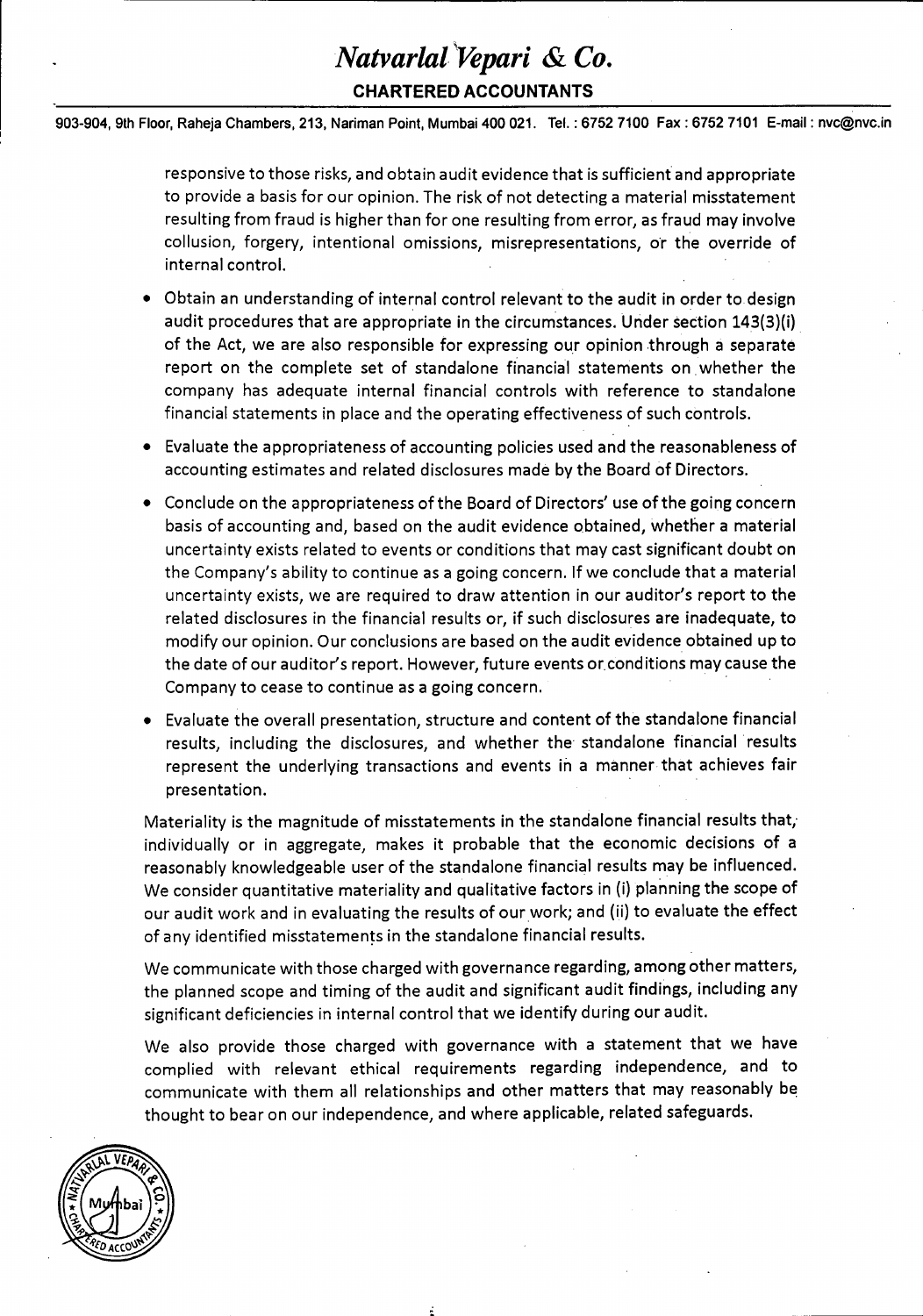## **CHARTERED ACCOUNTANTS**

903-904, 9th Floor, Raheja Chambers, 213, Nariman Point, Mumbai 400 021. Tel.: 6752 7100 Fax : 6752 7101 E-mail: [nvc@nvc.in](mailto:nvc@nvc.in)

### **Other Matters**

The Statement includes the results for the quarter ended March 31, 2022, and March 31, 2021 being the balancing figures between the audited figures in respect of the full financial year and the published unaudited year to date figures up to the third quarter of the respective financial year which were subject to limited review by us.

For Natvarlal Vepari & Co. Chartered Accountants Firm Regn  $No - 106971W$ 

N Jayendran

Partner M.No. 040441 Mumbai, Dated:May 27, 2022 UDIN:22040441AJSKYV4653

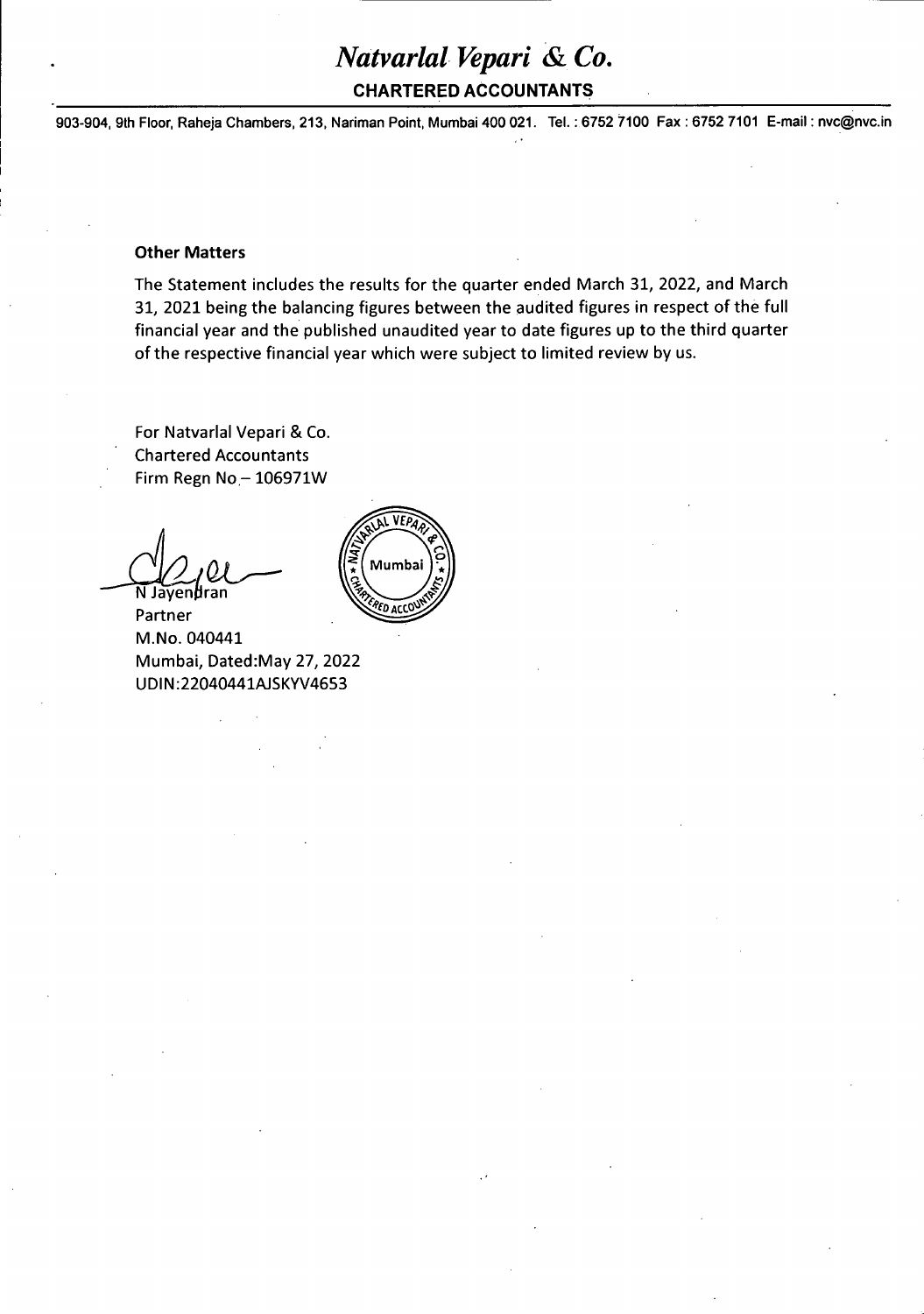#### **Makers Laboratories Limited**

**Regd. Office : 54D, Kandivli Industrial Estate, Kandivli (W), Mumbai 400 067**

**ON : L24230MH1984PLC033389**

**Tel:+91 22 28688544 E\*mail: [investors@makerslabs.com](mailto:investors@makerslabs.com), Website : [www.makersiabs.com](http://www.makersiabs.com)**

|  |  |  |  | Statement of Audited Consolidated Financial Results for Quarter and Year Ended March 31, 2022 |  |
|--|--|--|--|-----------------------------------------------------------------------------------------------|--|
|  |  |  |  |                                                                                               |  |

|              |                                                                                  |                     |               |                                             | (All Figures are Rupees in Lacs unless otherwise stated) |                    |
|--------------|----------------------------------------------------------------------------------|---------------------|---------------|---------------------------------------------|----------------------------------------------------------|--------------------|
|              |                                                                                  |                     | Quarter Ended |                                             | Year Ended                                               | Year Ended         |
| Sr.<br>No.   | Particulars                                                                      | 31.03.2022          | 31.12.2021    | 31.03.2021                                  | 31.03.2022                                               | 31.03.2021         |
|              |                                                                                  | (Audited)           | (Unaudited)   | (Audited)                                   | (Audited)                                                | (Audited)          |
| $\mathbf{I}$ | <b>Revenue from Operations</b>                                                   | 2,729.39            | 2,947.30      | 3,095.57                                    | 12,662.59                                                | 6,864.11           |
| п            | Other Income                                                                     | 64.53               | 136.91        | 34.16                                       | 318.01                                                   | 95.62              |
| $\mathbf{m}$ | Total Income (I + II )                                                           | 2,793.92            | 3,084.21      | 3,129.73                                    | 12,980.60                                                | 6,959.73           |
| IV           | <b>Expenses:</b>                                                                 |                     |               |                                             |                                                          |                    |
|              | a) Cost of materials consumed                                                    | 360.99              | 817.53        | 667.53                                      | 2,969.88                                                 | 1,447.66           |
|              | b) Purchases of stock-in-trade                                                   | 486.05<br>$\ddotsc$ | 481.70        | 556.21                                      | 2,221.48                                                 | 1,644.82           |
|              | c) Changes in inventories of finished goods,                                     | 302.26              | (221.39)      | (135.00)                                    | 56.74                                                    | (176.48)           |
|              | work-in-progress and stock-in-trade                                              |                     |               |                                             |                                                          |                    |
|              | d) Employee benefits expense                                                     | 317.64              | 316.59        | 292.09                                      | 1,251.06                                                 | 870.54             |
|              | e) Finance Cost                                                                  | 40.53               | 39.22         | 57.85                                       | 173.26                                                   | 175.10             |
|              | f) Depreciation and amortisation expense                                         | 99.07               | 100.66        | 142.98                                      | 402.35                                                   | 461.07             |
|              | g) Other expenses                                                                | 1,058.26            | 1,098.26      | 1,251.70                                    | 4,337.75                                                 | 2,266.55           |
|              | <b>Total Expenses (IV)</b>                                                       | 2,664.80            | 2,632.57      | 2,833.36                                    | 11,412.52                                                | 6,689.26           |
| v            | Profit/ (Loss) Before exceptional items and Tax (III-IV)                         | 129.12              | 451.64        | 296.37                                      | 1,568.08                                                 | 270.47             |
| V1           | Exceptional Items income/ (expenses)                                             | (2.94)              |               |                                             | 0.75                                                     |                    |
| VII          | Profit/ (Loss) Before Tax (V+VI)                                                 | 126.18              | 451.64        | 296.37                                      | 1,568.83                                                 | 270.47             |
| VIII         | <b>Tax Expense</b>                                                               |                     |               |                                             |                                                          |                    |
|              | <b>Current Tax</b>                                                               | 77.16               | 100.69        | $\bullet$<br>100.33<br>$\ddot{\phantom{a}}$ | 441.26                                                   | 136.75             |
|              | Short /(Excess) Provision of earlier years<br>z.                                 | (20.51)<br>⋥        |               | 37.73<br>القترراء                           | (20.51)                                                  | 22.78<br>المستطريف |
|              | $\lambda$<br>Deferred Tax (Asset) / Liability                                    | (23.43)             | 1.53          | 9.25                                        | (23.65)                                                  | (23.92)            |
| IX           | Net Profit / (Loss) after tax but before non-controlling interests(VII-<br>VIIII | 92.96               | 349.42        | 149.06                                      | 1,171.73                                                 | 134.86             |
| x            | Less: Share of non-controlling interests                                         | (153.90)            | (146.23)      | (126.98)                                    | (673.89)                                                 | (167.78)           |
| XI           | Net Profit / (Loss) after share of non-controlling interests (IX-X)              | (60.94)             | 203.19        | 22.08                                       | 497.84                                                   | [32.92]            |
|              | $\sqrt{2}$<br>÷, é                                                               |                     |               |                                             |                                                          | 7                  |
| XII          | <b>Other Comprehensive Income</b>                                                |                     |               |                                             |                                                          |                    |
|              | (a) Actuarial gain / (loss)                                                      | (12.47)             | 2.54          | 7.08                                        | (4.85)                                                   | (6.09)             |
|              | <b>Tax Effect thereon</b>                                                        | 2.96                | (0.55)        | 0.12                                        | 2.63                                                     | (0.50)             |
|              | Ξ.<br>(b) Fair Value change through Other Comprehensive Income                   | (0.17)              | (1.17)        | (13.91)                                     | 56.63                                                    | 720.80             |
|              | <b>Tax Effect thereon</b>                                                        | (6.55)              | 0.13          | $\lambda$<br>23.32                          | (11.17)                                                  | (53.87)            |
|              | Other Comprehensive Income / (Loss) for the period, net of tax -                 | (16.23)             | 0.95          | . 16.61                                     | 43.24                                                    | . . 660.34         |
|              |                                                                                  |                     |               |                                             |                                                          | 795.20             |
| XIII         | Total Comprehensive Income after tax (IX + XII)                                  | 76.73               | 350.37        | 165.67                                      | 1,214.97                                                 |                    |
|              | Other Comprehensive Income for the period attributable to:                       |                     |               |                                             |                                                          |                    |
|              | Owners of the parent                                                             | (11.63)             | $-1.02$       | 15.76                                       | 47.33                                                    | 661.16             |
|              | Non-controlling interest - profit / (loss)                                       | (4.60)              | (0.07)        | 0.85                                        | (4.09)                                                   | (0.82)             |
|              |                                                                                  | (16.23)             | 0.95          | 16.61                                       | 43.24                                                    | 660.34             |
|              | Total Comprehensive Income for the period attributable to:                       |                     |               |                                             |                                                          |                    |
|              | Owners of the parent                                                             | (72.57)             | 204.21        | 37.84                                       | 545.17                                                   | 628.24             |
|              | Non-controlling interest - profit / (loss)                                       | 149.30              | 146.16        | 127.83                                      | 669.80                                                   | 166.96             |
|              |                                                                                  | 76.73               | 350.37        | 165.67                                      | 1,214.97                                                 | 795.20             |
|              |                                                                                  |                     |               |                                             |                                                          |                    |
|              |                                                                                  | 491.70              | 491.70        | 491.70                                      | 491.70                                                   | 491.70             |
| XIV          | Paid-up equity share capital (Face value of Rs.10/- each)                        |                     |               |                                             |                                                          |                    |
| XV           | Earnings per share (of Rs.10/- each) - Not annualised :                          |                     |               |                                             |                                                          |                    |
|              | <b>Basic &amp; Diluted</b>                                                       | (1.24)              | 4.13          | 0.45                                        | 10.12                                                    | (0.67)             |



 $\ddot{\phantom{0}}$ 

 $\sim$  $\ddot{\phantom{0}}$ 

**ATOR**  $\leq$  $N-Lh$ MUMBAI - 67 <u>က</u><br>ကိ À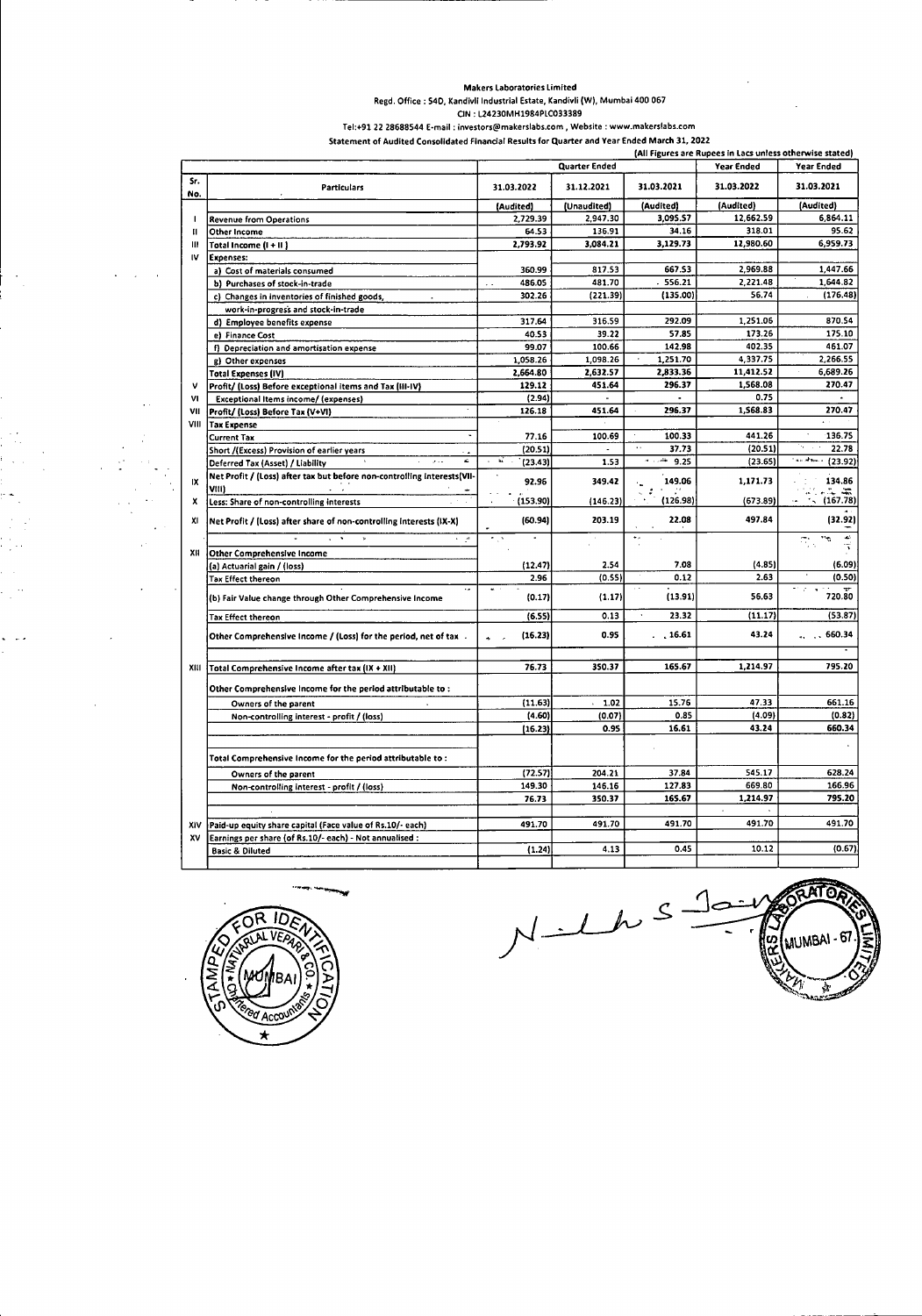- **Notes:**
	- The above audited financial results, as reviewed by the Audit Committee, were approved and taken on record by the Board of Directors in their meeting held on May 27, 2022 1
- The financial statements are prepared in accordance with the Indian Accounting Standards (lnd>AS) as prescribed under Section 133 of the Companies Act, 2013 read with Rule 3 of the Companies (Indian Accounting Standards) Rules, 2015 and Companies (Indian Accounting Standards) Amendment Rules, 2016. 2
- The acquisition of Resonance Specialties Limited has resulted in the company preparing consolidated financial statements for the first time in Dec 2020. Therefore the comparative figures for the ended March 31, 2021 are strictly not comparable with the current year ended Mrach 31,2022. 3
- Since the acquisition and consequently the CFS was prepared for the first time in the previous year, the Cash flow statement for the previous year under the indirect method could not be prepared in the absence of the opening Balance Sheet. Consequently comparative figures for the previous year are not presented. 4
- In order to align the depreciation of the entire group to straight line method (SLM), the company has changed the method of depreciation of assets which were hitherto depreciated on Written down value method to SLM. On account of this change being in the nature of estimates , the depreciation for the quarter and year ended is lower by Rs 28.45 lacs and Rs 110.72 Lacs respectively. Consequently, the profit for the quarter and year ended is higher by Rs 28.45 lacs and Rs. 110.72 lacs respectively. 5
- Pursuant to acquisition of Resonance, the group has two reportable segments viz. "Pharmaceutical" and " Chemical Manufacturing" as per Indian Accounting Standard "Operating Segment (Ind AS-108). Segment information is given here in below: 6

(All Figures are Rupees in Lacs) **Year Ended March - 31,2022 Quarter Ended March 31,2021 Year Ended March 31,2021 Quarter Ended** March **31,** 2022 **Quarter Ended Dec 31,2021 Particulars Segment Revenue** - Pharmaceutical \* - Chemical Manufacturing 4,480.92 2,478.81 1,117.73 2,012.00 5,270.12 7,710.48 910.38 1,883.54 1,354.14 1,730.07 **Segment Results** - **PBT** - Pharmaceutical - Chemical Manufacturing **Total PBT** (24.19) 1,593.02 (219.57) 490.04 (79.83) 376.20 (182.12) 308.30 S9.24 392.40 1,568.83 (397.10) **1,171.73** 270.47 (135.61) **134.86** 296.37 (147.30) **149.06** 126.18 (33.22) **92.96** 451.64 (102.22) **349.42** Tax **Total PAT Segment Assets** - Pharmaceutical - Chemical Manufacturing 5,666.18 7,953.09 6,303.75 8,129.55 Segment Liabilities - Pharmaceutical - Chemical Manufacturing 3,519.58 1,104.49 9,318.91 4,300.36

- The figures for the quarter ended March 31, 2022 and the quarter ended March 31, 2021 are the balancing figure between the auditied figures in respect of full financial year and the reviewed year-to-date figures up to the third quarter of the respective financial year. 7
- Figures for the previous period have been regrouped / re-classified to confirm to the figures of the current period's classification.

**ATO** MUMBA Place: Mumbai, **Wholetime Director Wholetime Director Wholetime Director Wholetime Director CON** 

By Order of the Board For **Makers Laboratories Limited**

<u>(၂</u>  $\mathcal{S}$ 

**Nilesh lain**

**Date: May 27,2022 (DIN 05263110)**

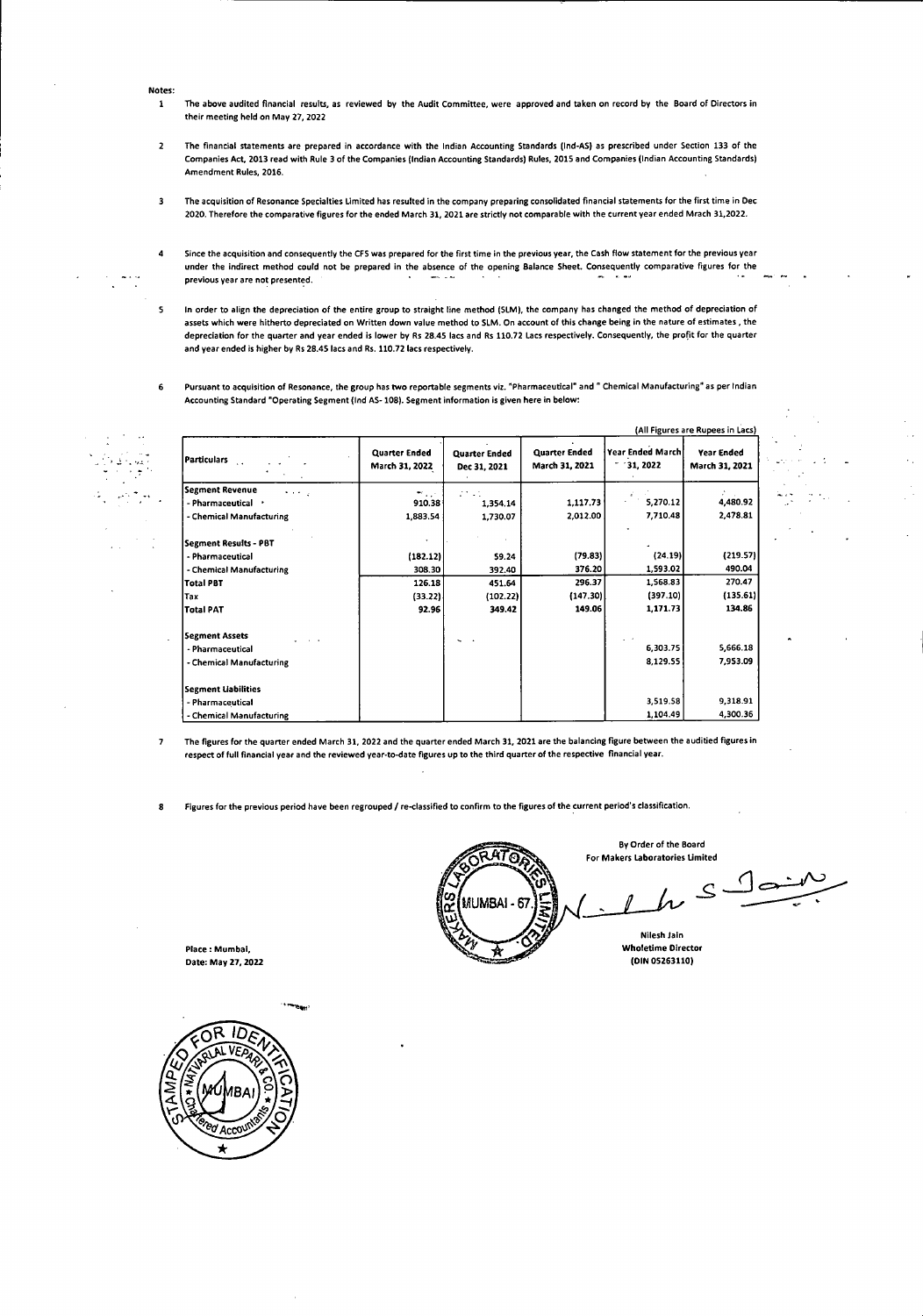#### **Makers Laboratories Limited Audited Consolidated Statement of Assets And Liabilities As At March 31,2022**

|                                                  |                                                                | (All Figures are Rupees in Lacs unless otherwise stated) |                    |
|--------------------------------------------------|----------------------------------------------------------------|----------------------------------------------------------|--------------------|
|                                                  |                                                                | As at                                                    | As at              |
|                                                  | <b>Particulars</b>                                             | Mar 31, 2022                                             | Mar 31, 2021       |
|                                                  |                                                                | (Audited)                                                | (Audited)          |
| <b>ASSETS</b>                                    |                                                                |                                                          |                    |
| (1) Non-current Assets                           |                                                                |                                                          |                    |
| (a)                                              | Property, Plant & Equipment                                    | 6,626.08                                                 | 6,899.62           |
| (b)                                              | Capital Work-in-Progress                                       | 938.44                                                   | 16.16              |
| (c)                                              | <b>Right Of Use Asset</b>                                      | 180.66                                                   | 206.34             |
| (d)                                              | <b>Other Intangible Assets</b>                                 | 22.82                                                    | 33.08              |
| (e)                                              | Intangible Assets Under Development                            |                                                          |                    |
| (f)                                              | <b>Financial Assets</b>                                        |                                                          |                    |
|                                                  | (i) Investments                                                | 22.08                                                    | 121.46             |
| (ii) Loans                                       |                                                                | 0.24                                                     |                    |
|                                                  |                                                                | 140.84                                                   | 132.26             |
| (iii) Others                                     |                                                                |                                                          |                    |
| (g)                                              | <b>Other Non-current Assets</b>                                | 211.08<br>8,142.24                                       | 106.47<br>7,515.39 |
| (2) Current Assets                               |                                                                |                                                          |                    |
| (a)                                              | Inventories                                                    | 2.384.39                                                 | 2,746.68           |
| (b)                                              | <b>Financial Assets</b>                                        |                                                          |                    |
|                                                  | (i) Investments                                                |                                                          | 75.35              |
|                                                  |                                                                |                                                          | 1,660.80           |
|                                                  | (ii) Trade receivables                                         | 1,355.47                                                 |                    |
|                                                  | (iii) Cash and Cash Equivalents                                | 230.85                                                   | 527.32             |
|                                                  | (iv) Bank Balances other than (iii) above                      | 636.20                                                   | 94.21              |
| (v) Loans                                        |                                                                | 1,000.87                                                 | 0.02               |
| (vi) Others                                      |                                                                | 81.78                                                    | 178.79             |
| (c)                                              | <b>Current Tax Assets (Net)</b>                                |                                                          |                    |
| (d)                                              | <b>Other Current Assets</b>                                    | 601.50                                                   | 820.71             |
|                                                  |                                                                | 6,291.06                                                 | 6,103.88           |
| <b>TOTAL ASSETS</b>                              |                                                                | 14,433.30                                                | 13,619.27          |
| <b>EQUITY &amp; LIABILITIES</b><br><b>EQUITY</b> |                                                                |                                                          |                    |
| (a)                                              | <b>Equity Share Capital</b>                                    | 491.70                                                   | 491.70             |
| (b)                                              | <b>Other Equity</b>                                            | 5,466.34                                                 | 4,921.17           |
|                                                  | Equity attributable to the shareholders of the Holding company | 5,958.04                                                 | 5,412.87           |
|                                                  |                                                                |                                                          |                    |
|                                                  | <b>Non Controlling Interest</b>                                | 3,851.19                                                 | 3,244.33           |
| <b>LIABILITIES</b>                               |                                                                |                                                          |                    |
| (1) Non-current Liabilities                      |                                                                |                                                          |                    |
|                                                  | (a) Financial Liabilities                                      |                                                          |                    |
|                                                  | (i) Borrowings                                                 | 268.68                                                   | 552.84             |
|                                                  |                                                                | 194.49                                                   | 220.01             |
|                                                  | (ii) Lease Liability                                           | $\overline{a}$                                           |                    |
|                                                  | (iii) Other Financial Liabilities                              |                                                          |                    |
| Provisions<br>(b)                                |                                                                | 43.05                                                    | 38.12              |
| (c)                                              | Deferred Tax Liabilities (Net)                                 | 817.09                                                   | 838.77             |
| (d)                                              | <b>Other Non-current Liabilities</b>                           |                                                          | 1,649.74           |
| (2) Current Liabilities                          |                                                                | 1,323.31                                                 |                    |
|                                                  |                                                                |                                                          |                    |
| (a)                                              | <b>Financial Liabilities</b>                                   |                                                          | 877.59             |
|                                                  | (i) Borrowings                                                 | 1,451.06                                                 |                    |
|                                                  | (ii) Lease Liability                                           | 25.51                                                    | 9.04               |
|                                                  | (ii) Trade Payables                                            | $\blacksquare$                                           |                    |
|                                                  | - Due to Micro, small and Medium enterprises                   | 153.87                                                   | 363.12             |
|                                                  | - Due to Others                                                | 368.83                                                   | 1,089.77           |
|                                                  | (iv) Other financial liabilities                               | 631.93                                                   | 543.38             |
| (b)                                              | <b>Other Current Liabilities</b><br>$\overline{\mathscr{M}}$   | 413.54                                                   | 95.90              |
| (c)                                              | Provisions                                                     | 237.27                                                   | 214.44             |
| (d)                                              | <b>Current Tax Liabilities (Net)</b>                           | 18.75                                                    | 119.09             |
|                                                  |                                                                | 3,300.76                                                 | 3,312.33           |
|                                                  |                                                                | 14,433.30                                                | 13,619.27          |

Previous period figures have been re-grouped / re-classified wherever necessary, to conform to current period's classification in order to comply with the requirements of the amended Schedule III to the Companies Act, 2013



 $ORA2$  $N_{\perp}$  L h  $S$  $\mathcal{F}_{\mathcal{G}}$ **MUMBAI** |<br>*JŠ]* **£\9.** V". /\*/5/<br> *E\9. V". /\*/5/*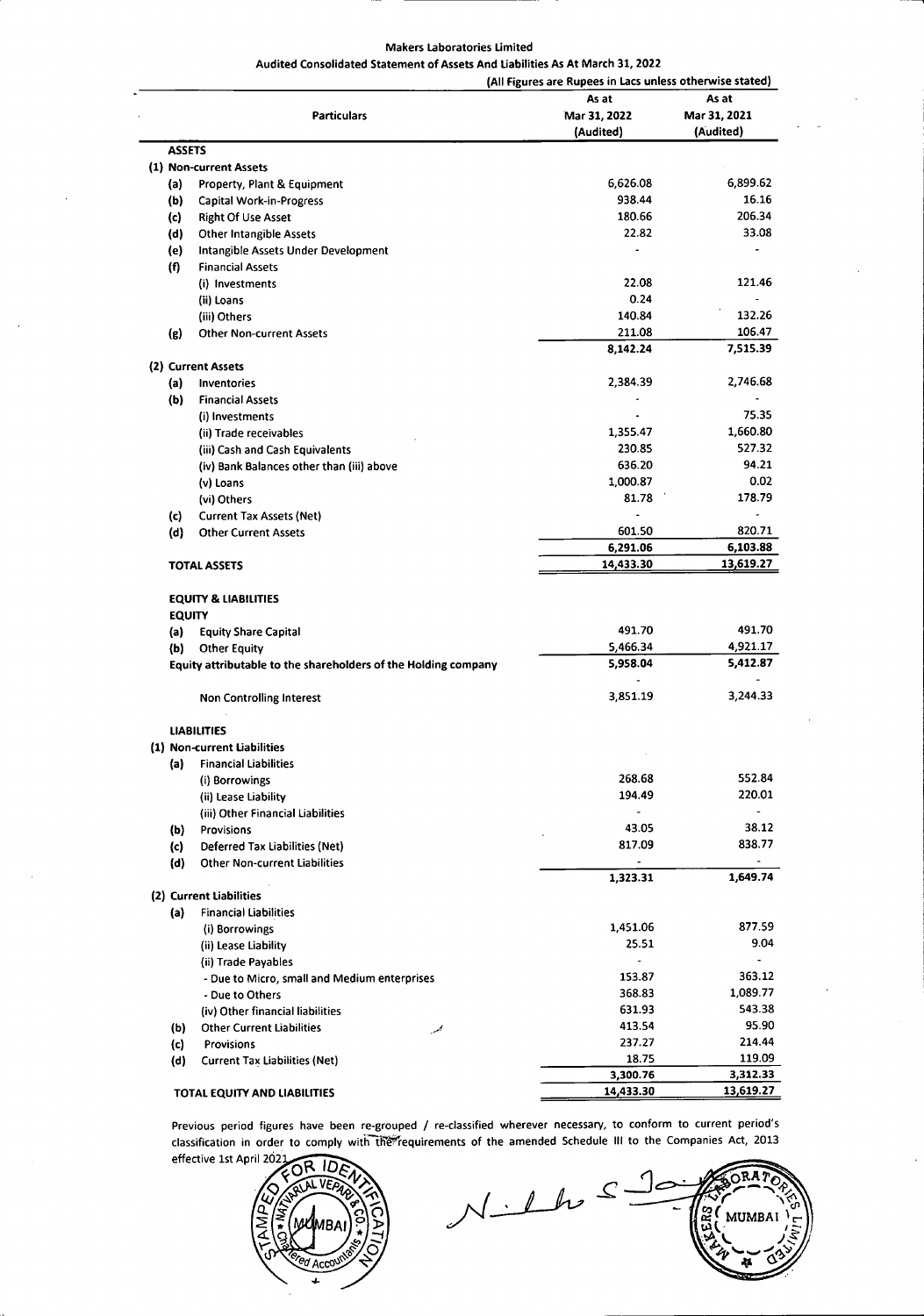#### **MAKERS LABORATORIES LIMITED.**

#### **Audited Consolidated Cash Flow Statement for the year ended March 31,2022**

(All Figures are Rupees in Lacs unless otherwise stated)

|    |    | <b>Particulars</b>                                                          | March'22    |
|----|----|-----------------------------------------------------------------------------|-------------|
| А. |    | <b>Cash Flow from Operating Activities</b>                                  |             |
|    | 1) | Net profit before taxation and extraordinary item                           | 1,568.83    |
|    |    | Adjustments for:                                                            |             |
|    |    | Depreciation                                                                | 402.35      |
|    |    | (Profit)/ Loss on sale of Property, Plant & Equipment                       | 5.17        |
|    |    | (Profit)/Loss on sale of Mutual funds                                       | (6.82)      |
|    |    | Assets Scrapped                                                             | 16.14       |
|    |    | Bad debts w/off                                                             | 6.13        |
|    |    | Unwinding of Lease rent Income                                              | (0.44)      |
|    |    | Unwinding of Lease rent Expenses                                            | 0.16        |
|    |    | Interest income                                                             | (74.99)     |
|    |    | Dividend income                                                             | (0.04)      |
|    |    | Interest expense                                                            | 173.26      |
|    |    |                                                                             | 2,089.75    |
|    | 2) | Operating profit before working capital changes                             |             |
|    |    | Decrease / (Increase) in inventories                                        | 362.29      |
|    |    | Decrease / (increase) in Trade Receivables                                  | 299.20      |
|    |    | Decrease / (increase) in Other Financial assets                             | (908.24)    |
|    |    | Decrease / (increase) in Other assets                                       | 222.25      |
|    |    | Increase / (Decrease) in Trade Payables                                     | (930.19)    |
|    |    | Increase / (Decrease) in Other Financial liabilities                        | (62.43)     |
|    |    | Increase / (Decrease) in Other liabilities                                  | $-317.64$   |
|    |    | Increase / (Decrease) in Provisions                                         | 22.89       |
|    | 3) | Cash generated from operation                                               | 1,413.16    |
|    |    | Income tax paid (net)                                                       | (563.31)    |
|    |    | Net cash from operating activities                                          | 849.85      |
| В. |    | <b>Cash Flow from Investing Activities</b>                                  |             |
|    |    | Purchase of Property, Plant & Equipment including capital WIP & Intangibles | (988.82)    |
|    |    | Proceeds from Sale of Plant, Property and Equipment                         | 60.63       |
|    |    | Sale of Investments                                                         | 167.86      |
|    |    | Sale of mutual funds                                                        | 70.32       |
|    |    | Movement in other bank balances                                             | (559.60)    |
|    |    | Interest received                                                           | 70.41       |
|    |    | Dividend received                                                           | 0.04        |
|    |    | Net cash from / (used) in investing activities                              | (1, 179.16) |
| C. |    | <b>Cash Flow from Financing Activities</b>                                  |             |
|    |    | Interest paid                                                               | (160.90)    |
|    |    | Proceeds/ (Repayment) from short term borrowing (Net)                       | 534.59      |
|    |    | Repayment from Non-Current borrowing                                        | (245.28)    |
|    |    | Payment of lease Liability                                                  |             |
|    |    |                                                                             | (23.59)     |
|    |    | - Interest<br>- Principal                                                   | (9.04)      |
|    |    | Dividend & dividend tax paid                                                | (62.94)     |
|    |    | Net cash from (used in) financing activities                                | 32.84       |
|    |    |                                                                             |             |
|    |    | Net increase / (decrease) in cash and cash equivalents ( $A + B + C$ )      | (296.47)    |
|    |    | Cash and cash equivalents at beginning of year                              | 527.32      |
|    |    | Cash and cash equivalents at end of year                                    | 230.85      |
|    |    | <b>Components of Cash &amp; Cash equivalents:</b>                           |             |
|    |    | Cash and cheques on hand                                                    | 1.38        |
|    |    | <b>Balance with banks</b>                                                   | 229.47      |
|    |    |                                                                             | 230.85      |

Note: Since the CFS was prepared for the first time in the previous year consequent to business acquisition, the Cash flow statement for the previous year under the indirect method could not be prepared in the absence of the opening Balance Sheet. Therefore comparative figures for the previous year are not presented.



**:**

 $\ddot{\phantom{0}}$ 

**!**

- f.

 $\ddot{\phi}$ 

 $N-1$  $\mathcal{L}$ 



**:**

ist e

Y

•iT • v .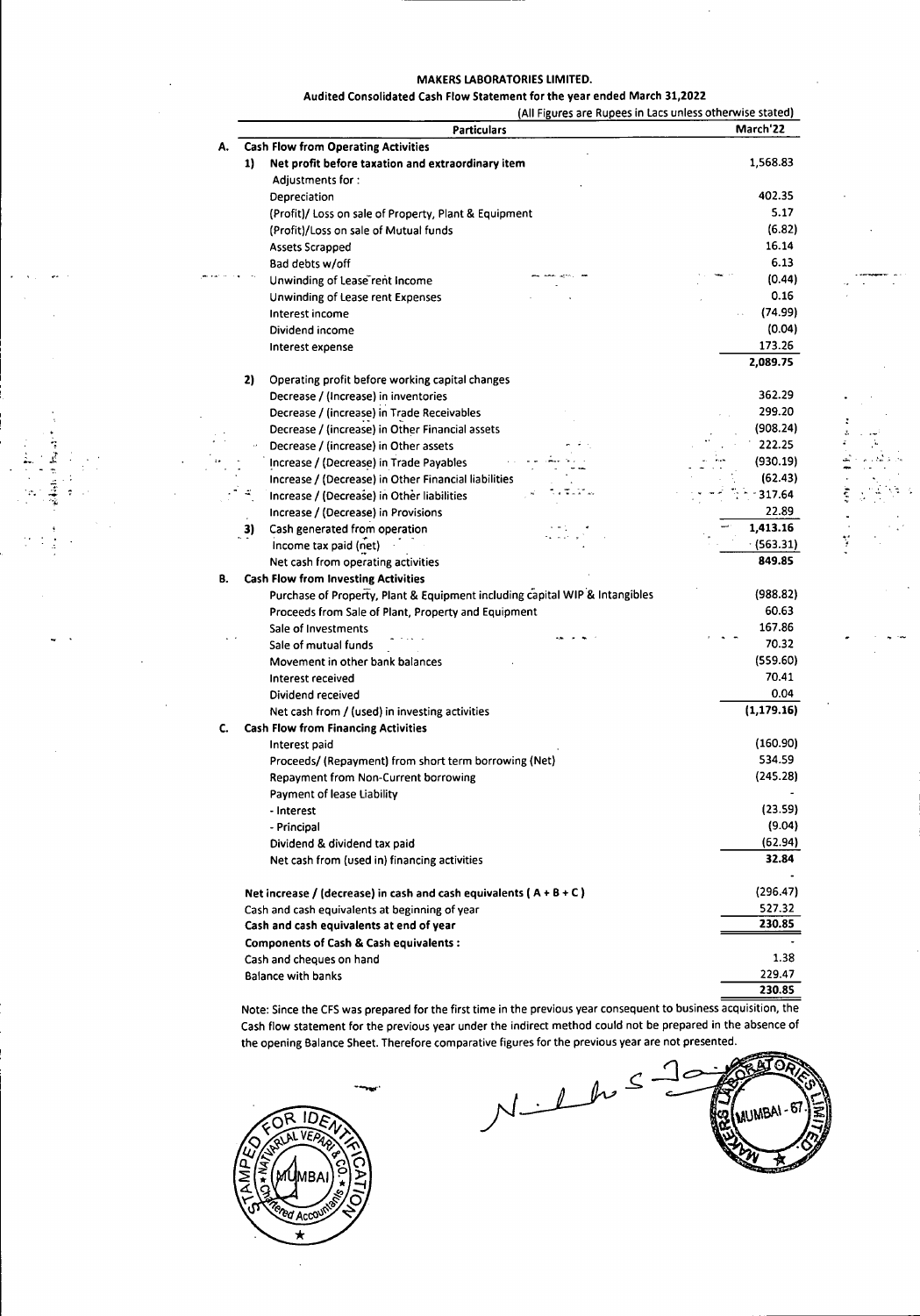**CHARTERED ACCOUNTANTS**

903-904, 9th Floor, Raheja Chambers, 213, Nariman Point, Mumbai 400 021. Tel.: 6752 7100 Fax : 6752 7101 E-mail: [nvc@nvc.in](mailto:nvc@nvc.in)

**Independent Auditor's Report on ConsolidatedAnnual Financial Results of Makers Laboratories LimitedPursuant to the Regulation 33 of the SEBI (Listing Obligations and Disclosure Requirements) Regulations, 2015**

To

The Board of Directors **Makers Laboratories Limited,** Mumbai

#### **Opinion**

We have audited the accompanying statement of annual consolidated financial results of Makers Laboratories Limited("the Holding Company") and its Subsidiary(the Holding Companyand its subsidiary together referred to as "the Group")for the year ended March 31,2022("the Statement"), being submitted by the Holding Companypursuant to the requirement of Regulation 33 of the Securities and Exchange Board of India(Listing Obligations and Disclosure Requirements) as amended ("the Listing Regulations")

In our opinion and to the best of our information and according to the explanations given to us, and based on the consideration of the reports of other auditors on standalone financial statements and other financial information ofthe subsidiary the aforesaid statement:

- a) includes the consolidated financial results of the Makers Laboratories Limited (Holding company) and Resonance Specialities Limited (Subsidiary)
- b) is presented in accordance with requirements of Regulation 33 of the Listing Regulations in this regard and
- c) gives a true and fair view in conformity with the recognition and measurement principles laid down in the applicable Indian Accounting Standards ("Ind AS") and other accounting principles generally accepted in India of the consolidated net profit and consolidated other comprehensive income and other financial information of the Groupfor the year ended March 31,2022 and the consolidated statement of assets and liabilities and the consolidated statement of cash flows as at the year ended on that date.

#### **Basis for Opinion**

**\*** f **Mprlibai**

We conducted our audit in accordance with the Standards on Auditing (SAs) specified under section 143(10) of the Companies Act, 2013 ("the Act"). Our responsibilities under those Standards are further described in the Auditor's Responsibilities for the Audit of the Consolidated Financial Results section of our report. We are independent of theGroupin accordance with the Code of Ethics issued by the Institute of Chartered Accountants of lndia("ICAI") together with the ethical requirements that are relevant to our audit of the consolidated financial results under the provisions of the Companies Act, 2013 and the Rules thereunder, and we have fulfilled our other ethical responsibilities in accordance with these requirements and the Code of Ethics issued by ICAI. We believe that the audit evidence obtained by us and other auditor in terms of their report referred to in "Other Matters" **VEPAPH below, is sufficient and appropriate to provide a basis for our opinion.**<br>**EXAPH** below, is sufficient and appropriate to provide a basis for our opinion.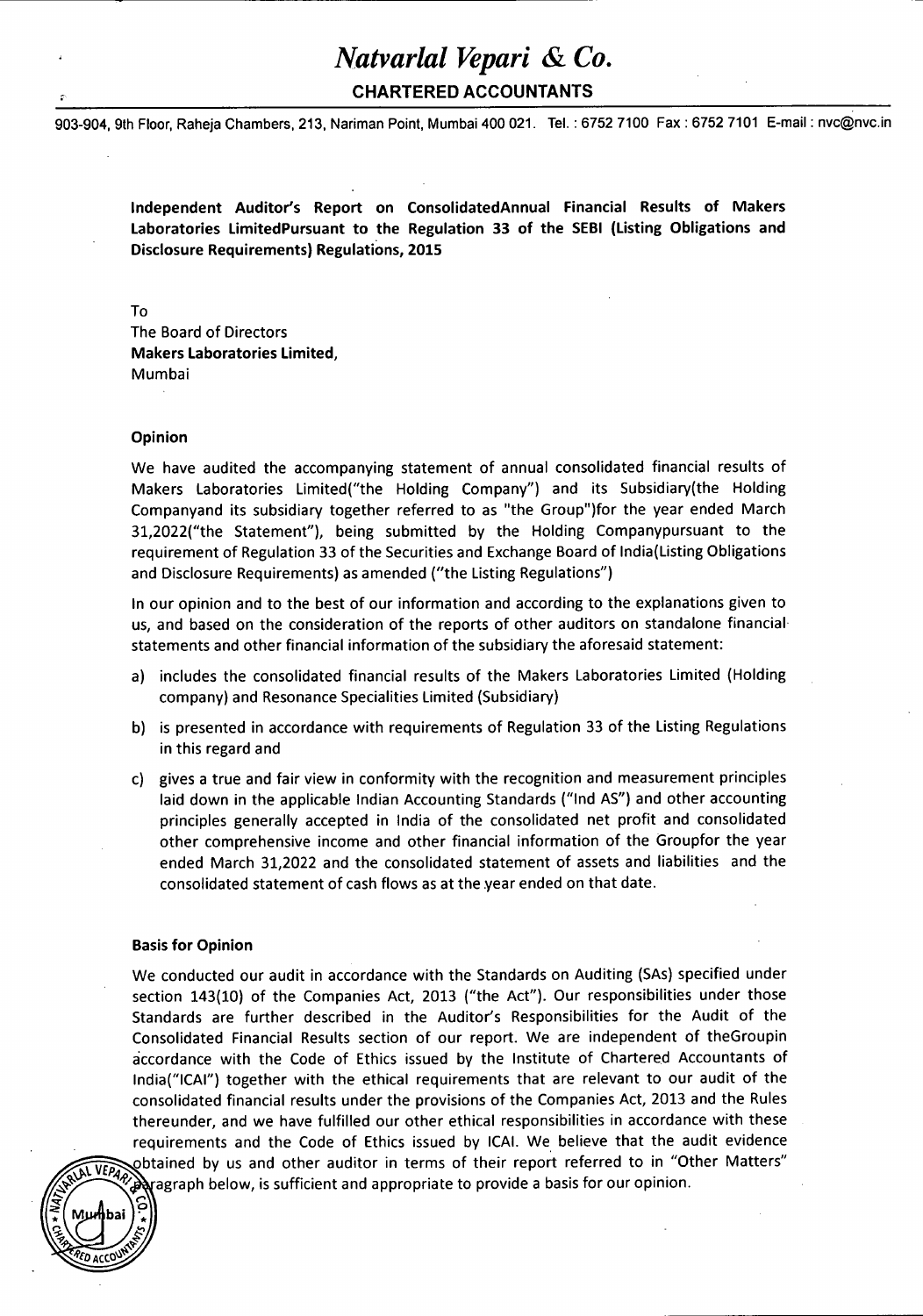## **CHARTERED ACCOUNTANTS**

903-904, 9th Floor, Raheja Chambers, 213, Nariman Point, Mumbai 400 021. Tel.: 6752 7100 Fax : 6752 7101 E-mail: [nvc@nvc.in](mailto:nvc@nvc.in)

#### **Management's Responsibilities for the Consolidated Financial Results**

This Statement, which is the responsibility of the Holding Company's Management and approved by the Board of Directors, has been prepared on the basis ofaudited consolidated financial statements. The Holding Company's Board of Directors are responsible for the preparation and presentation of these consolidated financial results that give <sup>a</sup> true and fair view of the consolidated net profit and consolidated other comprehensive income and other financial information ofthe Groupand the consolidated statement of assets and liabilities and the consolidated statement of cash flows in accordance with the recognition and measurement principles laid down in Ind AS prescribed under section 133 of the Act read with relevant rules issued thereunder and other accounting principles generally accepted in India and in compliance with Regulation 33 of the Listing Regulations.The respective management and Board of Directors of the companies included in the Group areresponsiblefor maintenance of adequate accounting records in accordance with the provisions of the Act for safeguarding of the assets of the Group and for preventing and detecting frauds and other irregularities; selection and application of appropriate accounting policies; making judgments and estimates that are reasonable and prudent; and design, implementation and maintenance of adequate internal financial controls, that were operating effectively for ensuring the accuracy and completeness of the accounting records, relevant to the preparation and presentation of the consolidated financial results that give a true and fair view and are free from material misstatement, whether due to fraud or error which have been used for the purpose of preparation of the Statement by the Directors of the Holding Company, as aforesaid.

In preparing the Statement, the respective management and Board of Directors of the companies included in the Group areresponsible for assessing the Group's ability to continue as a going concern, disclosing, as applicable, matters related to going concern and using the going concern basis of accounting unless management either intends to liquidate the Company or to cease operations, or has no realistic alternative but to do so.

The respective Board of Directors of the companies included in the Group arealso responsible for overseeing the Group's financial reporting process.

#### **Auditor's Responsibilities for the Audit of theConsolidated FinancialResults**

*& &*

Our objectives are to obtain reasonable assurance about whether the consolidated financial resultsas a whole are free from material misstatement, whether due to fraud or error, and to issue an auditor's report that includes our opinion. Reasonable assurance is a high level of assurance but is not a guarantee that an audit conducted in accordance with SAs will always detect a material misstatement when it exists. Misstatements can arise from fraud or error and are considered material if, individually or in the aggregate, they could reasonably be expected to influence the economic decisions of users taken on the basis of these consolidated financial results.

As part of an audit in accordance with SAs, we exercise professional judgment and maintain professional skepticism throughout the audit. We also:

Identify and assess the risks of material misstatement of the consolidated financial **EPAPER IDED IDENTIFY AND IDENTIFY AND RESULTS IN THE UP TO FALL OF THE UP TO THE UP TO THE TO FALL OF THE PROPERTY THE TO FALL OF THE PROPERTY RESPONSIVE**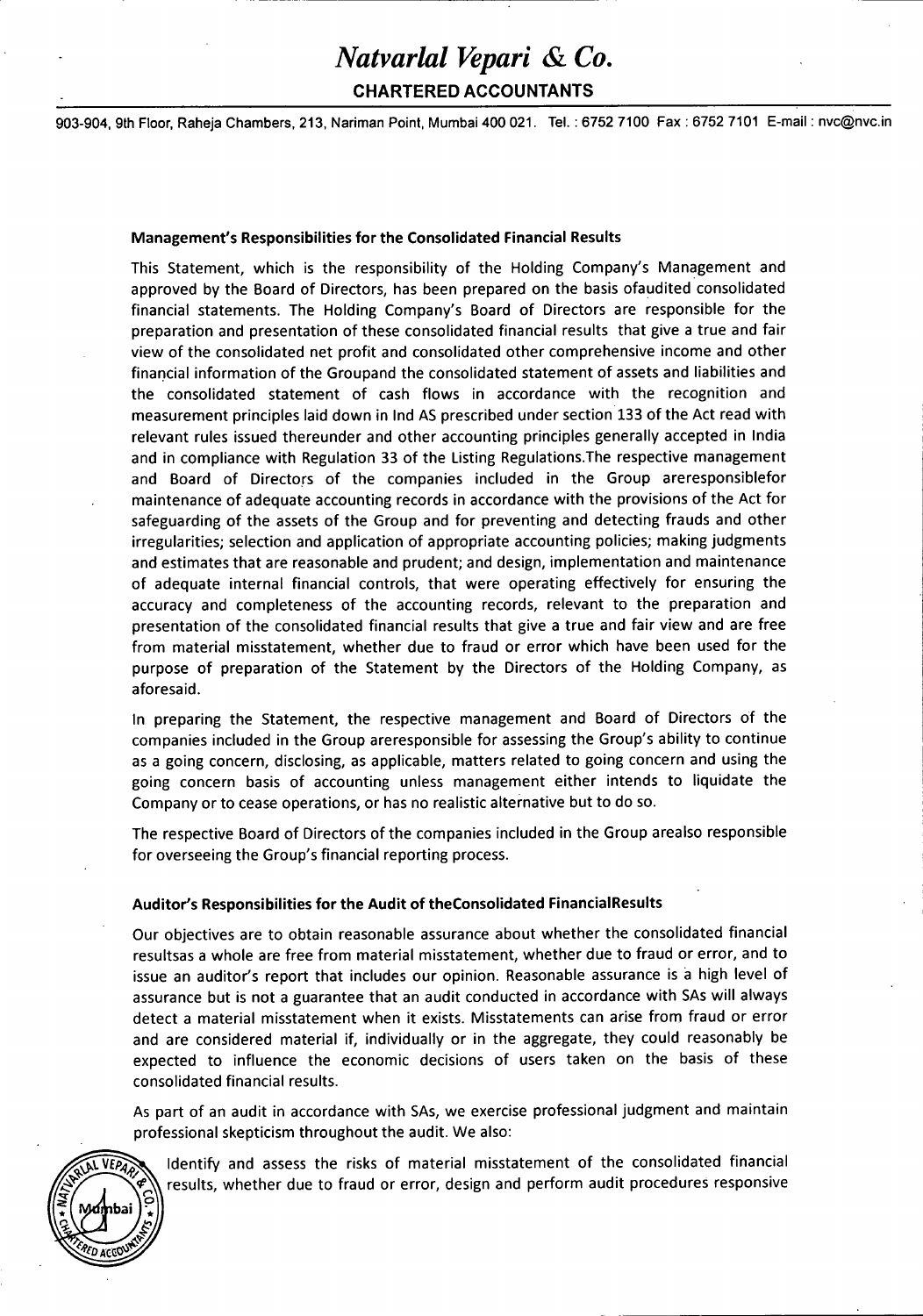## **CHARTERED ACCOUNTANTS**

903-904, 9th Floor, Raheja Chambers, 213, Nariman Point, Mumbai 400 021. Tel.: 6752 7100 Fax : 6752 7101 E-mail: [nvc@nvc.in](mailto:nvc@nvc.in)

to those risks, and obtain audit evidence that is sufficient and appropriate to provide <sup>a</sup> basis for our opinion. The risk of not detecting <sup>a</sup> material misstatement resulting from fraud is higher than for one resulting from error, as fraud may involve collusion, forgery, intentional omissions, misrepresentations, or the override of internal control.

- Obtain an understanding of internal control relevant to the audit in order to design audit procedures that are appropriate in the circumstances. Under section 143(3)(i) of the Companies Act, 2013, we are also responsible for expressing our opinion through <sup>a</sup> separate report on the complete set of financial statement.
- Evaluate the appropriateness of accounting policies used and the reasonableness of accounting estimates and related disclosures made by management.
- Conclude on the appropriateness of management's use of the going concern basis of accounting and, based on the audit evidence obtained, whether a material uncertainty exists related to events or conditions that may cast significant doubt on the Company's ability to continue as a going concern. If we conclude that a material uncertainty exists, we are required to draw attention in our auditor's report to the related disclosures in the financial results or, if such disclosures are inadequate, to modify our opinion. Our conclusions are based on the audit evidence obtained up to the date of our auditor's report. However, future events or conditions may cause the Group to cease to continue as a going concern.
- Evaluate the overall presentation, structure and content of theconsolidated financial results, including the disclosures, and whether thefinancial results represent the underlying transactions and events in a manner that achieves fair presentation.
- Obtain sufficient appropriate audit evidence regarding the financial results and other financial information of the Group to express an opinion on the statement. We are responsible for the direction, supervision and performance of the audit of financial information of the Holding Company included in the Statement of which we are the independent auditors. For the other entity included in the Statement, which have been audited by other auditor, such other auditor remains responsible for the direction, supervision and performance of the audit carried out by them.We remain solely responsible for our audit opinion.

Materiality is the magnitude of misstatements in the consolidated financial results that, individually or in aggregate, make it probable that the economic decisions of <sup>a</sup> reasonably knowledgeable user of theconsolidated financial results may be influenced. We consider quantitative materiality and qualitative factors in (i) planning the scope of our audit work and in evaluating the results of our work; and (ii) to evaluate the effect of any identified misstatements in the consolidated financial results.

We communicate with those charged with governance of the Holding Company regarding, among other matters, the planned scope and timing of the audit and significant audit findings, including any significant deficiencies in internal control that we identify during our audit.

We also provide those charged with governance with a statement that we have complied with relevant ethical requirements regarding independence, and to communicate with them all relationships and other matters that may reasonably be thought to bear on our<br>VEPA Madeoendence and where applicable, related safeguards. ^pS^fA^tadependence, and where applicable, related safeguards.

'

*CRED ACCOUNT* 

**5** .<br>مخ

ba! \*